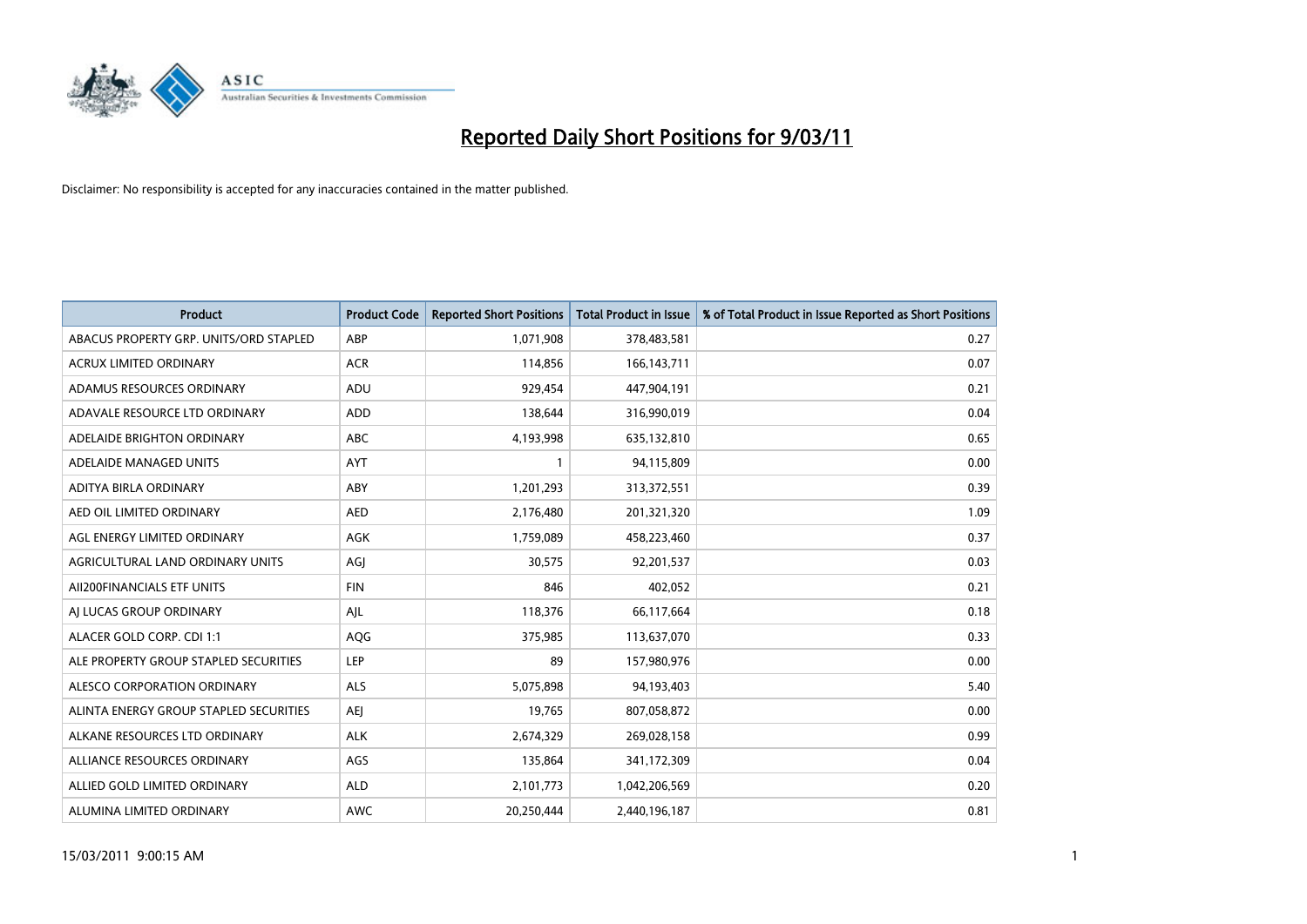

| <b>Product</b>                          | <b>Product Code</b> | <b>Reported Short Positions</b> | Total Product in Issue | % of Total Product in Issue Reported as Short Positions |
|-----------------------------------------|---------------------|---------------------------------|------------------------|---------------------------------------------------------|
| AMADEUS ENERGY ORDINARY                 | AMU                 | 454,000                         | 300,288,855            | 0.15                                                    |
| AMALGAMATED HOLDINGS ORDINARY           | <b>AHD</b>          | 4.097                           | 157,452,483            | 0.00                                                    |
| AMCOR LIMITED ORDINARY                  | <b>AMC</b>          | 5,792,943                       | 1,226,387,533          | 0.46                                                    |
| AMP CAPITAL CHINA ORDINARY UNITS        | <b>AGF</b>          | 65,310                          | 337,034,455            | 0.02                                                    |
| AMP LIMITED DEF EX AXA APH              | <b>AMPN</b>         | 434.564                         | 722,167,556            | 0.06                                                    |
| AMP LIMITED ORDINARY                    | AMP                 | 48,144,801                      | 2,094,424,200          | 2.27                                                    |
| AMPELLA MINING ORDINARY                 | <b>AMX</b>          | 245.986                         | 202,975,108            | 0.12                                                    |
| ANSELL LIMITED ORDINARY                 | <b>ANN</b>          | 4,860,099                       | 133,007,903            | 3.64                                                    |
| ANTARES ENERGY LTD ORDINARY             | <b>AZZ</b>          | 2,047,090                       | 283,000,000            | 0.74                                                    |
| ANZ BANKING GRP LTD ORDINARY            | ANZ                 | 4,573,294                       | 2,596,366,910          | 0.16                                                    |
| APA GROUP STAPLED SECURITIES            | <b>APA</b>          | 5,991,978                       | 551,689,118            | 1.09                                                    |
| APEX MINERALS NL ORDINARY               | <b>AXM</b>          | 885,146                         | 3,917,821,105          | 0.02                                                    |
| APN EUROPEAN RETAIL UNITS STAPLED SEC.  | <b>AEZ</b>          | 11.832                          | 544,910,660            | 0.00                                                    |
| APN NEWS & MEDIA ORDINARY               | <b>APN</b>          | 19,982,706                      | 606,084,019            | 3.30                                                    |
| AQUARIUS PLATINUM. ORDINARY             | <b>AOP</b>          | 3,406,292                       | 463,266,640            | 0.74                                                    |
| AQUILA RESOURCES ORDINARY               | <b>AQA</b>          | 3,440,674                       | 374,323,124            | 0.90                                                    |
| ARAFURA RESOURCE LTD ORDINARY           | <b>ARU</b>          | 3,748,815                       | 367,930,342            | 1.02                                                    |
| ARDENT LEISURE GROUP STAPLED SECURITIES | AAD                 | 723,230                         | 318,147,978            | 0.23                                                    |
| ARGO INVESTMENTS ORDINARY               | <b>ARG</b>          | 1,400                           | 611,252,582            | 0.00                                                    |
| ARISTOCRAT LEISURE ORDINARY             | <b>ALL</b>          | 27,971,860                      | 533,983,910            | 5.22                                                    |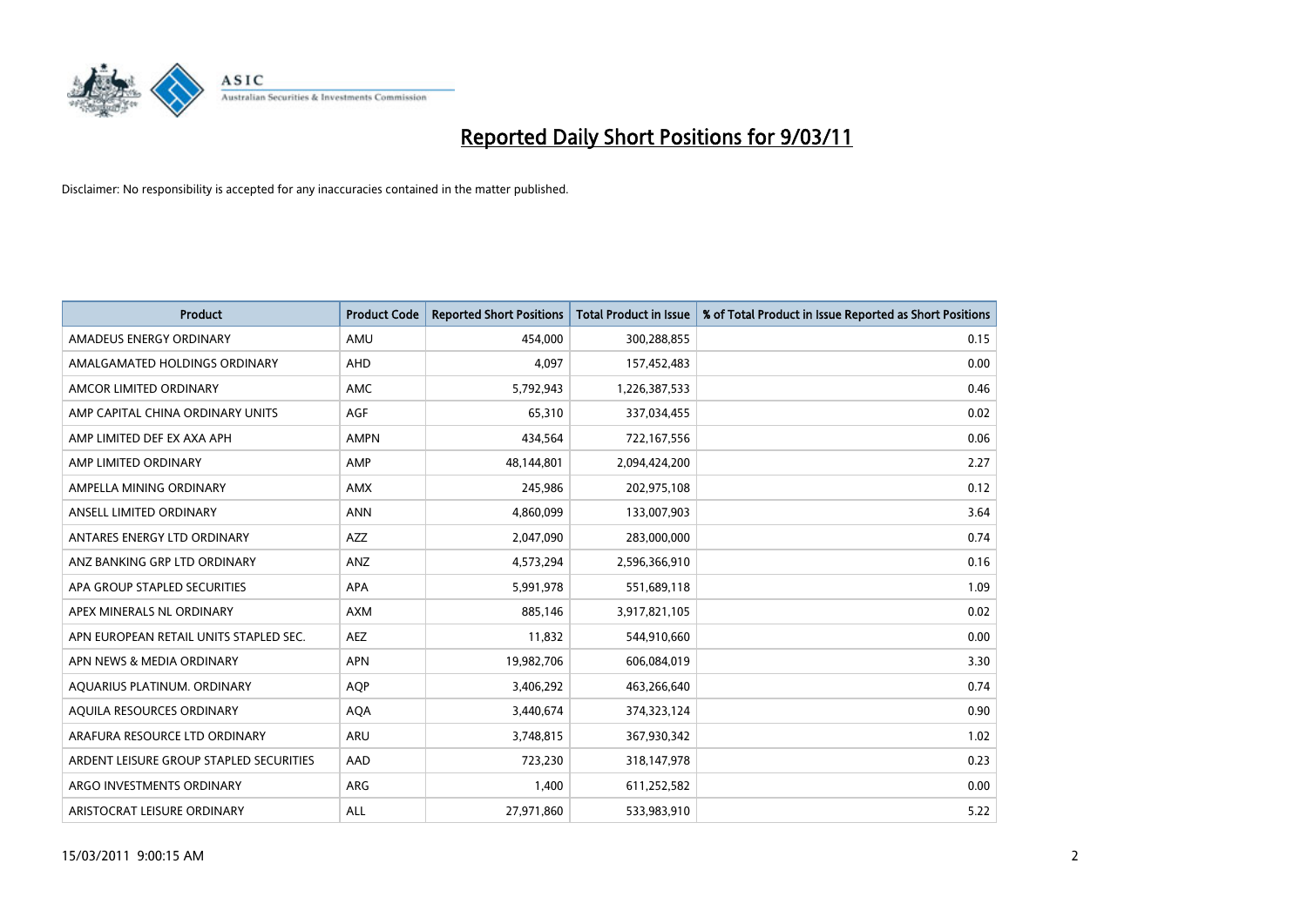

| <b>Product</b>                          | <b>Product Code</b> | <b>Reported Short Positions</b> | <b>Total Product in Issue</b> | % of Total Product in Issue Reported as Short Positions |
|-----------------------------------------|---------------------|---------------------------------|-------------------------------|---------------------------------------------------------|
| ASCIANO LIMITED ORDINARY                | <b>AIO</b>          | 18,543,461                      | 2,926,103,883                 | 0.65                                                    |
| ASG GROUP LIMITED ORDINARY              | <b>ASZ</b>          | 6,170                           | 168,247,718                   | 0.00                                                    |
| ASPEN GROUP ORD/UNITS STAPLED           | <b>APZ</b>          | 1,074,609                       | 592,674,670                   | 0.16                                                    |
| ASPIRE MINING LTD ORDINARY              | AKM                 | 61,688                          | 534,723,044                   | 0.01                                                    |
| ASTRO JAP PROP GROUP STAPLED SECURITIES | AJA                 | 23,110                          | 50,821,741                    | 0.05                                                    |
| ASX LIMITED ORDINARY                    | <b>ASX</b>          | 911,967                         | 175,136,729                   | 0.51                                                    |
| ATLANTIC LIMITED ORDINARY               | ATI                 | 633,577                         | 112,253,148                   | 0.57                                                    |
| ATLAS IRON LIMITED ORDINARY             | AGO                 | 6,513,374                       | 815,639,834                   | 0.81                                                    |
| AURORA OIL & GAS ORDINARY               | <b>AUT</b>          | 547,011                         | 403,437,342                   | 0.13                                                    |
| AUSDRILL LIMITED ORDINARY               | <b>ASL</b>          | 398,680                         | 262,933,906                   | 0.14                                                    |
| AUSENCO LIMITED ORDINARY                | AAX                 | 4,088,598                       | 122,511,701                   | 3.34                                                    |
| <b>AUSTAL LIMITED ORDINARY</b>          | ASB                 | 164,871                         | 188,069,638                   | 0.08                                                    |
| <b>AUSTAR UNITED ORDINARY</b>           | <b>AUN</b>          | 8,132,359                       | 1,271,357,418                 | 0.63                                                    |
| AUSTBROKERS HOLDINGS ORDINARY           | <b>AUB</b>          | 2                               | 54,339,433                    | 0.00                                                    |
| AUSTIN ENGINEERING ORDINARY             | ANG                 | 21,445                          | 71,714,403                    | 0.03                                                    |
| <b>AUSTRALAND ASSETS ASSETS</b>         | <b>AAZPB</b>        | 1.168                           | 2,750,000                     | 0.04                                                    |
| AUSTRALAND PROPERTY STAPLED SECURITY    | <b>ALZ</b>          | 649,189                         | 576,837,197                   | 0.09                                                    |
| AUSTRALIAN AGRICULT. ORDINARY           | AAC                 | 4,710,406                       | 264,264,459                   | 1.75                                                    |
| <b>AUSTRALIAN EDUCATION UNITS</b>       | <b>AEU</b>          | 625,000                         | 134,973,383                   | 0.46                                                    |
| AUSTRALIAN FOUNDAT. ORDINARY            | AFI                 | 100                             | 1,016,903,220                 | 0.00                                                    |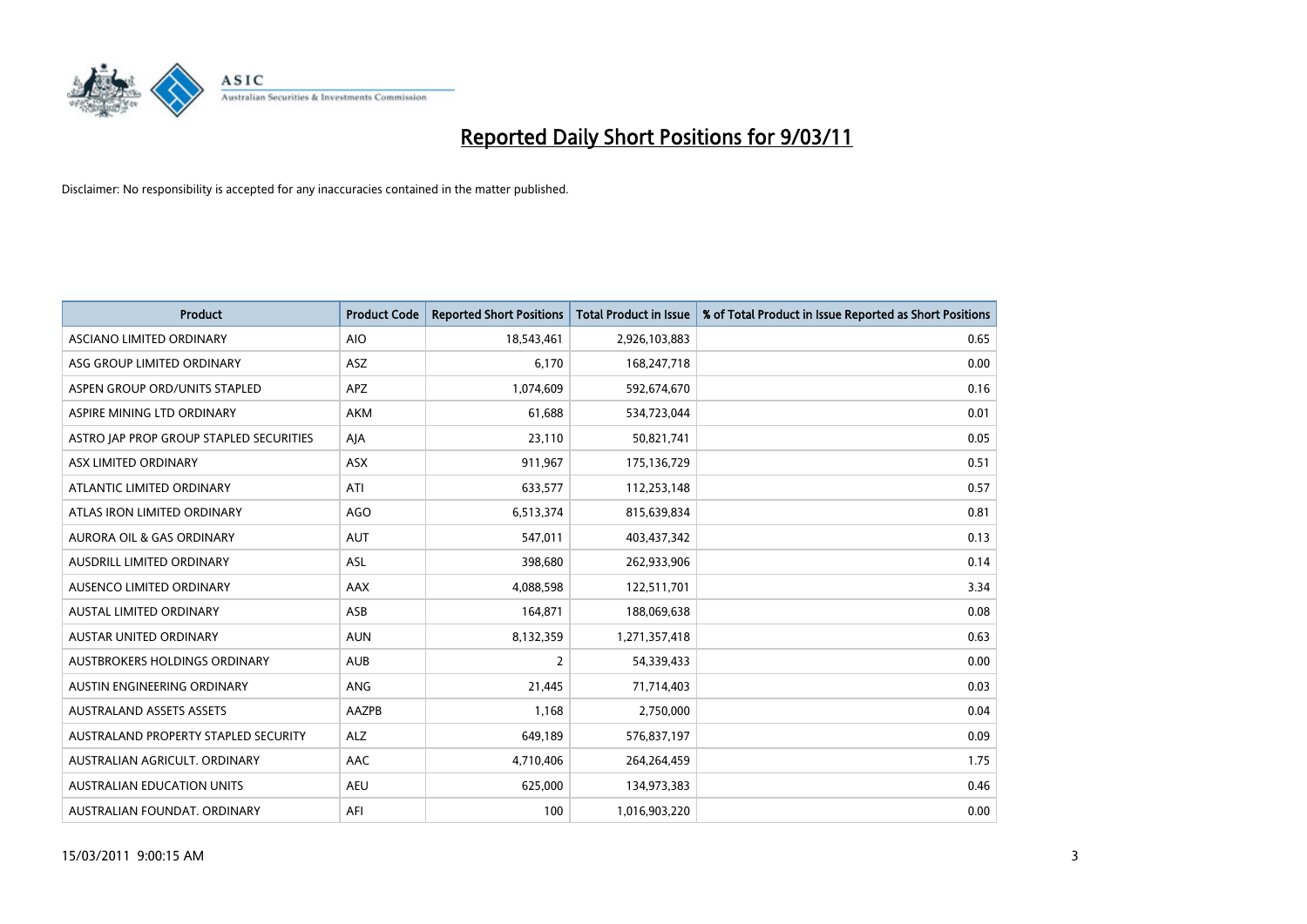

| Product                              | <b>Product Code</b> | <b>Reported Short Positions</b> | <b>Total Product in Issue</b> | % of Total Product in Issue Reported as Short Positions |
|--------------------------------------|---------------------|---------------------------------|-------------------------------|---------------------------------------------------------|
| AUSTRALIAN INFRASTR. UNITS/ORDINARY  | <b>AIX</b>          | 466,580                         | 620,733,944                   | 0.08                                                    |
| AUSTRALIAN MINES LTD ORDINARY        | <b>AUZ</b>          | 1,400,000                       | 396,909,440                   | 0.35                                                    |
| AUSTRALIAN PHARM, ORDINARY           | API                 | 1,147,091                       | 488,115,883                   | 0.23                                                    |
| AUTOMOTIVE HOLDINGS ORDINARY         | AHE                 | 158,588                         | 226,387,577                   | 0.07                                                    |
| AVEXA LIMITED ORDINARY               | <b>AVX</b>          | 243,657                         | 847,688,779                   | 0.03                                                    |
| AWE LIMITED ORDINARY                 | <b>AWE</b>          | 3,983,273                       | 521,871,941                   | 0.76                                                    |
| AXA ASIA PACIFIC ORDINARY            | <b>AXA</b>          | 3,204,604                       | 2,067,095,545                 | 0.15                                                    |
| AZUMAH RESOURCES ORDINARY            | <b>AZM</b>          | 26,469                          | 272,696,055                   | 0.01                                                    |
| <b>BANDANNA ENERGY ORDINARY</b>      | <b>BND</b>          | 95,326                          | 426,265,482                   | 0.02                                                    |
| BANK OF OUEENSLAND, ORDINARY         | <b>BOQ</b>          | 2,971,584                       | 222,072,957                   | 1.35                                                    |
| <b>BANNERMAN RESOURCES ORDINARY</b>  | <b>BMN</b>          | 199,502                         | 234,435,934                   | 0.08                                                    |
| <b>BASS STRAIT OIL CO ORDINARY</b>   | <b>BAS</b>          | 1,482                           | 291,030,250                   | 0.00                                                    |
| <b>BATHURST RESOURCES ORDINARY</b>   | <b>BTU</b>          | 3,624,040                       | 613,291,330                   | 0.59                                                    |
| <b>BAUXITE RESOURCE LTD ORDINARY</b> | <b>BAU</b>          | 96,297                          | 235,379,896                   | 0.04                                                    |
| <b>BC IRON LIMITED ORDINARY</b>      | <b>BCI</b>          | 58,213                          | 94,111,000                    | 0.06                                                    |
| BEACH ENERGY LIMITED ORDINARY        | <b>BPT</b>          | 2,969,624                       | 1,099,021,290                 | 0.28                                                    |
| BENDIGO AND ADELAIDE ORDINARY        | <b>BEN</b>          | 6,809,626                       | 357,645,518                   | 1.89                                                    |
| BERKELEY RESOURCES ORDINARY          | <b>BKY</b>          | 785,385                         | 174,298,148                   | 0.45                                                    |
| BETASHARES ASX FIN ETF UNITS         | <b>OFN</b>          | 28,500                          | 4,509,251                     | 0.63                                                    |
| BETASHARES ASX RES ETF UNITS         | <b>ORE</b>          | 145.000                         | 4,519,432                     | 3.21                                                    |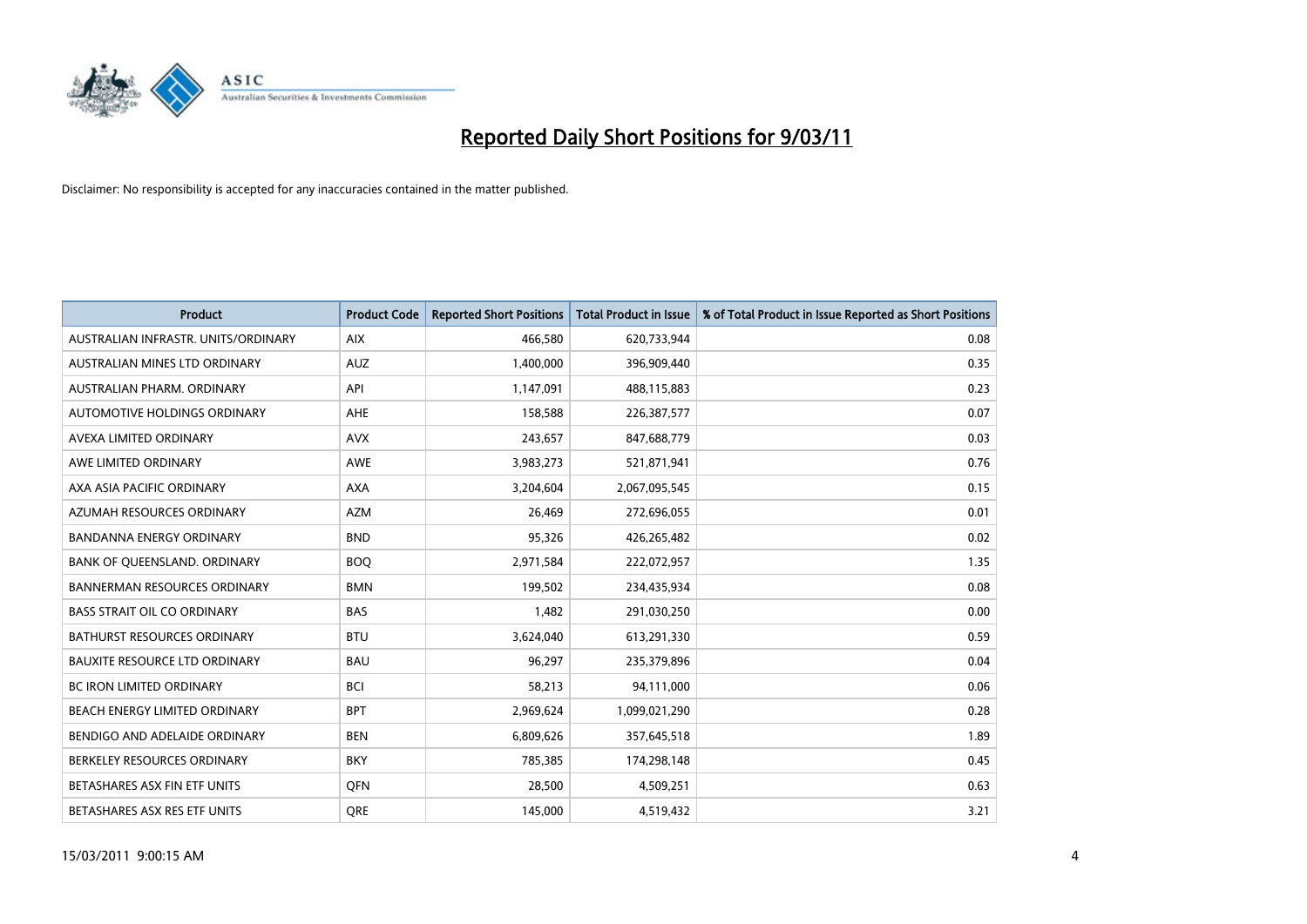

| Product                                  | <b>Product Code</b> | <b>Reported Short Positions</b> | <b>Total Product in Issue</b> | % of Total Product in Issue Reported as Short Positions |
|------------------------------------------|---------------------|---------------------------------|-------------------------------|---------------------------------------------------------|
| <b>BHP BILLITON LIMITED ORDINARY</b>     | <b>BHP</b>          | 36,211,727                      | 3,356,081,497                 | 1.08                                                    |
| <b>BILLABONG ORDINARY</b>                | <b>BBG</b>          | 12,023,544                      | 253,613,826                   | 4.75                                                    |
| <b>BIOTA HOLDINGS ORDINARY</b>           | <b>BTA</b>          | 2,244,826                       | 181,417,556                   | 1.24                                                    |
| <b>BISALLOY STEEL ORDINARY</b>           | <b>BIS</b>          | 84,480                          | 216,455,965                   | 0.04                                                    |
| BKI INVESTMENT LTD ORDINARY              | BKI                 | 508                             | 420,919,092                   | 0.00                                                    |
| <b>BLACKTHORN RESOURCES ORDINARY</b>     | <b>BTR</b>          | 35,848                          | 106,885,300                   | 0.03                                                    |
| <b>BLUESCOPE STEEL LTD ORDINARY</b>      | <b>BSL</b>          | 32,192,733                      | 1,842,207,385                 | 1.75                                                    |
| <b>BOART LONGYEAR ORDINARY</b>           | <b>BLY</b>          | 3,718,954                       | 461,163,412                   | 0.82                                                    |
| <b>BOOM LOGISTICS ORDINARY</b>           | <b>BOL</b>          | 368,195                         | 461,500,712                   | 0.08                                                    |
| <b>BORAL LIMITED, ORDINARY</b>           | <b>BLD</b>          | 31,154,519                      | 724,542,308                   | 4.29                                                    |
| BOTSWANA METALS LTD ORDINARY             | <b>BML</b>          | 7,000                           | 143,717,013                   | 0.00                                                    |
| <b>BOW ENERGY LIMITED ORDINARY</b>       | <b>BOW</b>          | 1,051,021                       | 348,972,041                   | 0.30                                                    |
| <b>BRADKEN LIMITED ORDINARY</b>          | <b>BKN</b>          | 2,727,795                       | 139,639,929                   | 1.95                                                    |
| <b>BRAMBLES LIMITED ORDINARY</b>         | <b>BXB</b>          | 14,285,608                      | 1,450,683,115                 | 0.94                                                    |
| BREVILLE GROUP LTD ORDINARY              | <b>BRG</b>          | 2,740                           | 129,615,322                   | 0.00                                                    |
| <b>BRICKWORKS LIMITED ORDINARY</b>       | <b>BKW</b>          | 119,783                         | 147,567,333                   | 0.08                                                    |
| <b>BROCKMAN RESOURCES ORDINARY</b>       | <b>BRM</b>          | 67,258                          | 144,803,151                   | 0.05                                                    |
| BT INVESTMENT MNGMNT ORDINARY            | <b>BTT</b>          | 554,785                         | 160,000,000                   | 0.35                                                    |
| <b>BUNNINGS WAREHOUSE ORDINARY UNITS</b> | <b>BWP</b>          | 1,085,086                       | 479,870,962                   | 0.22                                                    |
| <b>BURU ENERGY ORDINARY</b>              | <b>BRU</b>          | 155,589                         | 182,780,549                   | 0.09                                                    |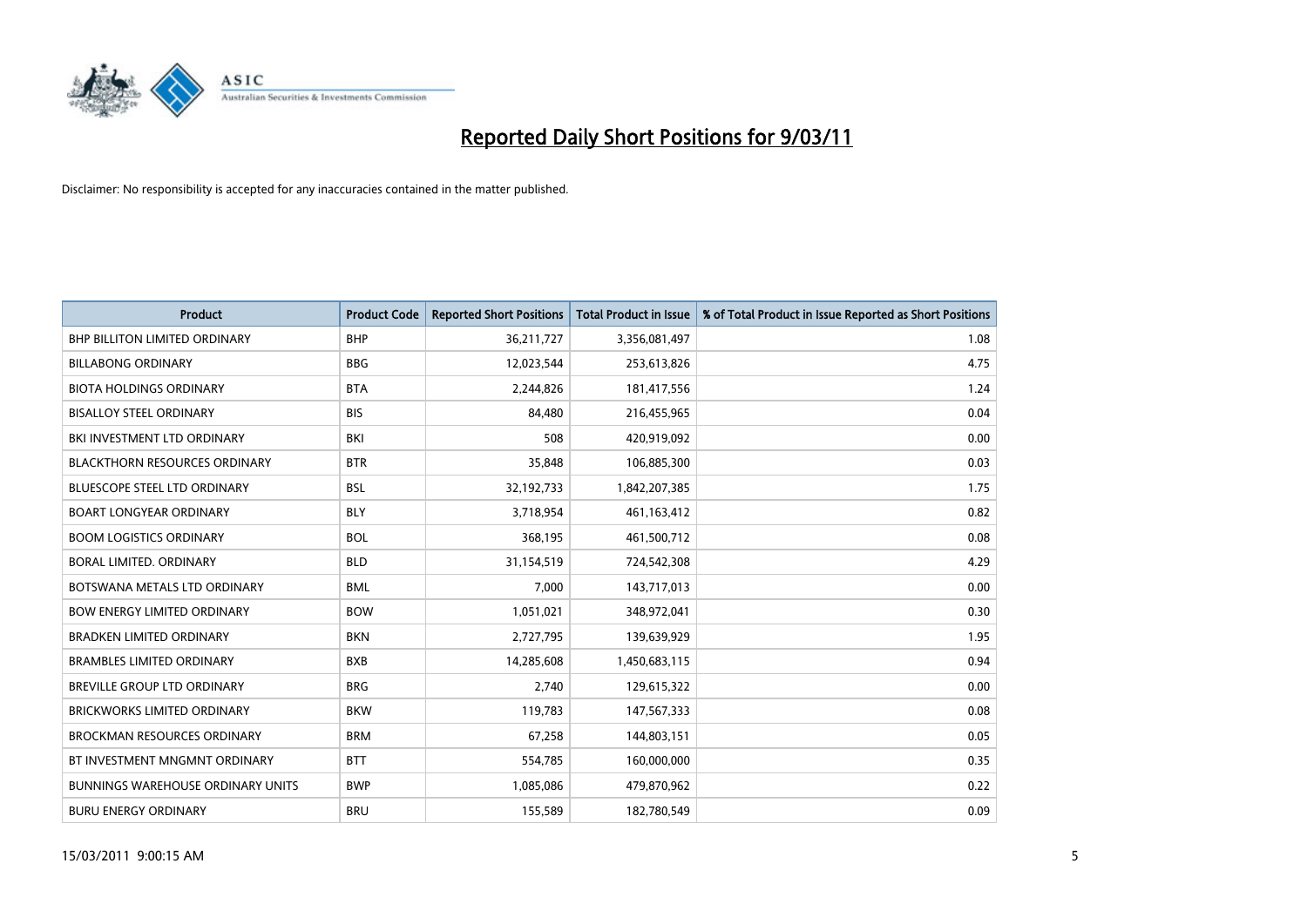

| <b>Product</b>                                | <b>Product Code</b> | <b>Reported Short Positions</b> | Total Product in Issue | % of Total Product in Issue Reported as Short Positions |
|-----------------------------------------------|---------------------|---------------------------------|------------------------|---------------------------------------------------------|
| CABCHARGE AUSTRALIA ORDINARY                  | CAB                 | 1,103,193                       | 120,437,014            | 0.92                                                    |
| CALTEX AUSTRALIA ORDINARY                     | <b>CTX</b>          | 5,721,692                       | 270,000,000            | 2.12                                                    |
| <b>CAMPBELL BROTHERS ORDINARY</b>             | CPB                 | 90,166                          | 67,503,411             | 0.11                                                    |
| CAPE LAMBERT RES LTD ORDINARY                 | <b>CFE</b>          | 512,661                         | 571,849,603            | 0.08                                                    |
| CARABELLA RES LTD ORDINARY                    | <b>CLR</b>          | 19.700                          | 38,626,388             | 0.05                                                    |
| <b>CARBON ENERGY ORDINARY</b>                 | <b>CNX</b>          | 1,082,605                       | 670,872,650            | 0.15                                                    |
| <b>CARDNO LIMITED ORDINARY</b>                | CDD                 | 14,092                          | 106,638,932            | 0.01                                                    |
| CARNARVON PETROLEUM ORDINARY                  | <b>CVN</b>          | 3,119,818                       | 687,820,634            | 0.46                                                    |
| CARNEGIE WAVE ENERGY ORDINARY                 | <b>CWE</b>          | 83,000                          | 859,087,627            | 0.01                                                    |
| <b>CARPATHIAN RESOURCES ORDINARY</b>          | <b>CPN</b>          | 75.000                          | 265,533,501            | 0.03                                                    |
| CARPENTARIA EXP. LTD ORDINARY                 | CAP                 | 9,777                           | 94,341,301             | 0.01                                                    |
| CARSALES.COM LTD ORDINARY                     | <b>CRZ</b>          | 2,803,959                       | 234,073,300            | 1.19                                                    |
| CASH CONVERTERS ORD/DIV ACCESS                | CCV                 | 94.173                          | 379,761,025            | 0.02                                                    |
| <b>CASPIAN OIL &amp; GAS ORDINARY</b>         | <b>CIG</b>          | 50.000                          | 1,331,500,513          | 0.00                                                    |
| CATALPA RESOURCES ORDINARY                    | CAH                 | 1,140,518                       | 177,954,355            | 0.64                                                    |
| <b>CEC GROUP LIMITED ORDINARY</b>             | <b>CEG</b>          | 1,750                           | 79,662,662             | 0.00                                                    |
| <b>CELLNET GROUP ORDINARY</b>                 | <b>CLT</b>          | 1,342                           | 61,607,477             | 0.00                                                    |
| CENTRAL PETROLEUM ORDINARY                    | <b>CTP</b>          | 163,513                         | 982,298,842            | 0.02                                                    |
| <b>CENTRO PROPERTIES UNITS/ORD STAPLED</b>    | <b>CNP</b>          | 324,031                         | 972,414,514            | 0.03                                                    |
| <b>CENTRO RETAIL GROUP STAPLED SECURITIES</b> | <b>CER</b>          | 1.599.540                       | 2,286,399,424          | 0.07                                                    |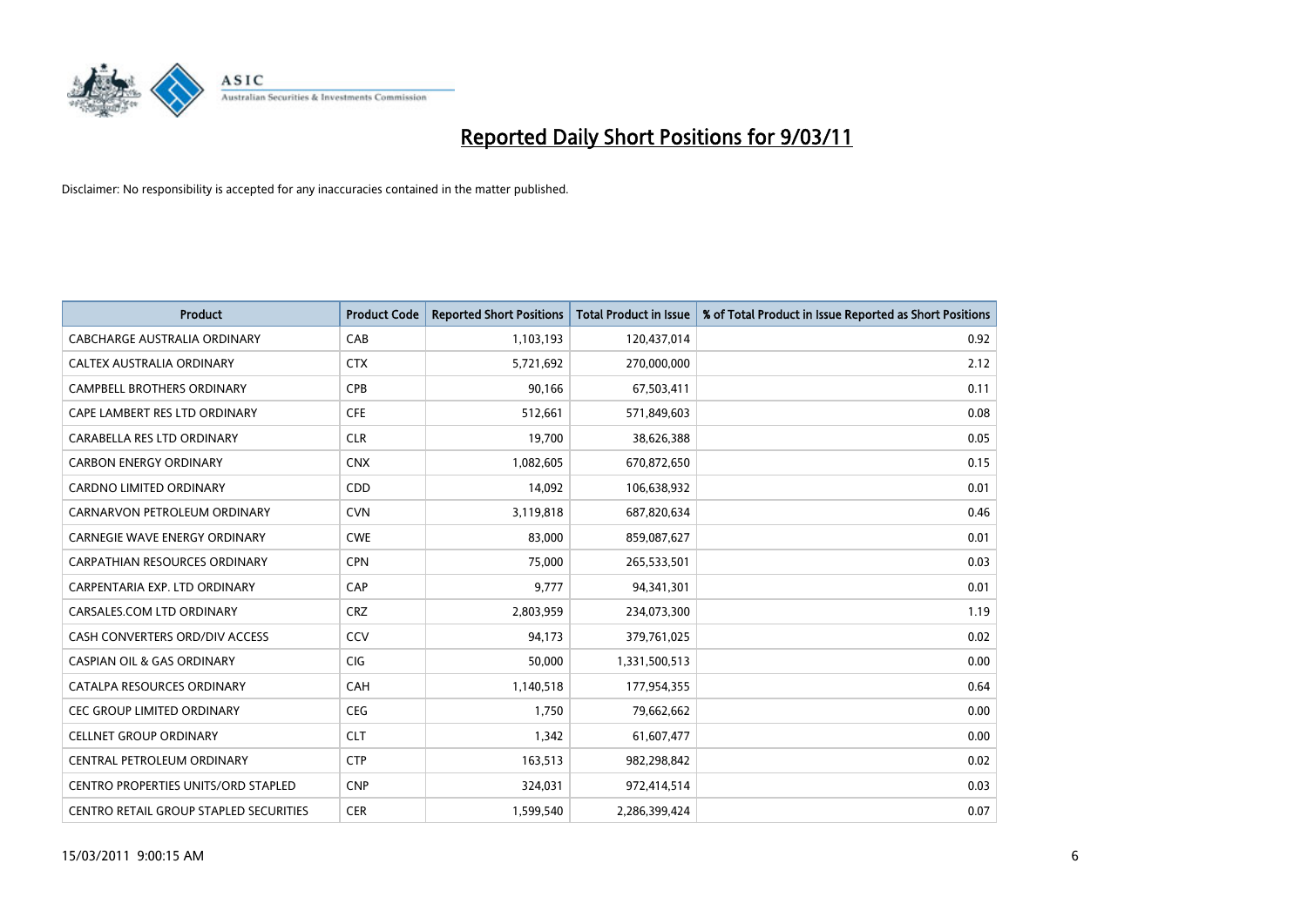

| <b>Product</b>                           | <b>Product Code</b> | <b>Reported Short Positions</b> | <b>Total Product in Issue</b> | % of Total Product in Issue Reported as Short Positions |
|------------------------------------------|---------------------|---------------------------------|-------------------------------|---------------------------------------------------------|
| <b>CERAMIC FUEL CELLS ORDINARY</b>       | <b>CFU</b>          | 889,795                         | 1,201,353,566                 | 0.07                                                    |
| CFS RETAIL PROPERTY UNITS                | <b>CFX</b>          | 43,878,180                      | 2,839,591,911                 | 1.56                                                    |
| CGA MINING LIMITED ORDINARY              | <b>CGX</b>          | 37,253                          | 333,265,726                   | 0.01                                                    |
| CHALICE GOLD MINES ORDINARY              | <b>CHN</b>          | 59,200                          | 214,455,886                   | 0.03                                                    |
| CHALLENGER DIV.PRO. STAPLED UNITS        | <b>CDI</b>          | 54,391                          | 913,426,007                   | 0.00                                                    |
| <b>CHALLENGER INFRAST, STAPLED UNITS</b> | <b>CIF</b>          | 258,285                         | 316,223,785                   | 0.08                                                    |
| <b>CHALLENGER LIMITED ORDINARY</b>       | <b>CGF</b>          | 6,969,663                       | 500,435,740                   | 1.41                                                    |
| CHANDLER MACLEOD LTD ORDINARY            | <b>CMG</b>          | 11,970                          | 463,971,344                   | 0.00                                                    |
| CHARTER HALL GROUP STAPLED US PROHIBIT.  | <b>CHC</b>          | 990,665                         | 306,341,814                   | 0.32                                                    |
| <b>CHARTER HALL OFFICE UNIT</b>          | CQ <sub>O</sub>     | 1,784,034                       | 493,319,730                   | 0.36                                                    |
| <b>CHARTER HALL RETAIL UNITS</b>         | <b>CQR</b>          | 710,809                         | 305,810,723                   | 0.23                                                    |
| CHEMGENEX PHARMACEUT ORDINARY            | <b>CXS</b>          | 89,061                          | 283,348,870                   | 0.03                                                    |
| CITIGOLD CORP LTD ORDINARY               | <b>CTO</b>          | 2,059,217                       | 1,040,278,301                 | 0.20                                                    |
| CLINUVEL PHARMACEUT, ORDINARY            | <b>CUV</b>          | 23,357                          | 30,379,956                    | 0.07                                                    |
| <b>CLOUGH LIMITED ORDINARY</b>           | <b>CLO</b>          | 451,851                         | 770,916,269                   | 0.05                                                    |
| <b>COAL &amp; ALLIED ORDINARY</b>        | <b>CNA</b>          | 30,191                          | 86,584,735                    | 0.04                                                    |
| COAL OF AFRICA LTD ORDINARY              | <b>CZA</b>          | 1,071,756                       | 530,514,663                   | 0.19                                                    |
| COALSPUR MINES LTD ORDINARY              | <b>CPL</b>          | 1,697,726                       | 488,423,859                   | 0.35                                                    |
| COCA-COLA AMATIL ORDINARY                | <b>CCL</b>          | 6,281,740                       | 756,004,067                   | 0.83                                                    |
| COCHLEAR LIMITED ORDINARY                | <b>COH</b>          | 1,577,739                       | 56,745,023                    | 2.75                                                    |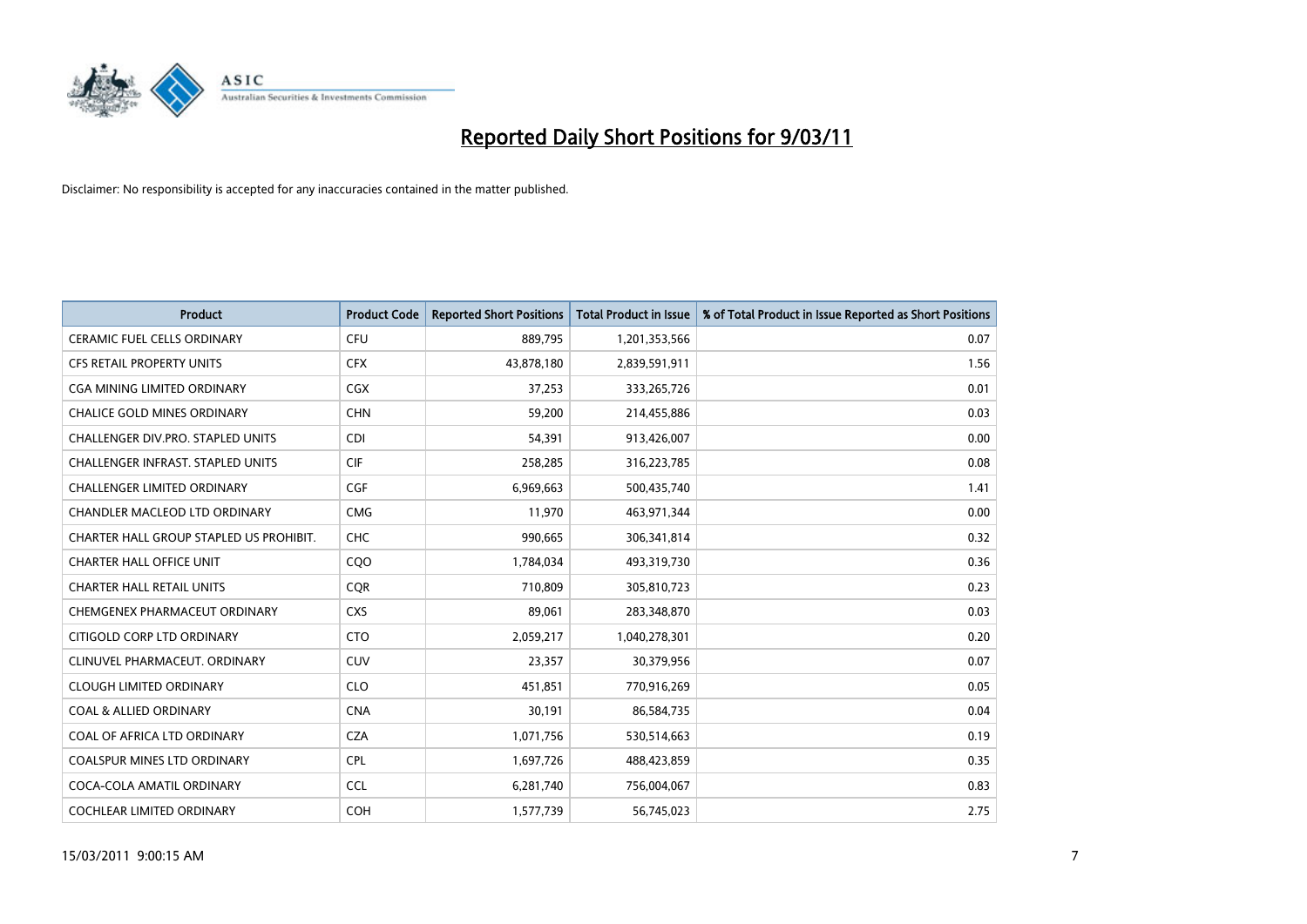

| <b>Product</b>                          | <b>Product Code</b> | <b>Reported Short Positions</b> | Total Product in Issue | % of Total Product in Issue Reported as Short Positions |
|-----------------------------------------|---------------------|---------------------------------|------------------------|---------------------------------------------------------|
| <b>COCKATOO COAL ORDINARY</b>           | <b>COK</b>          | 2,161,794                       | 1,016,096,908          | 0.21                                                    |
| COFFEY INTERNATIONAL ORDINARY           | <b>COF</b>          | 558,774                         | 133,809,238            | 0.41                                                    |
| <b>COKAL LTD ORDINARY</b>               | <b>CKA</b>          | 392,815                         | 112,083,735            | 0.35                                                    |
| COMMONWEALTH BANK, ORDINARY             | <b>CBA</b>          | 14,481,798                      | 1,548,932,074          | 0.90                                                    |
| <b>COMMONWEALTH PROP ORDINARY UNITS</b> | <b>CPA</b>          | 17,412,331                      | 2,449,599,711          | 0.73                                                    |
| <b>COMPASS RESOURCES ORDINARY</b>       | <b>CMR</b>          | 160,952                         | 147,402,920            | 0.11                                                    |
| <b>COMPUTERSHARE LTD ORDINARY</b>       | <b>CPU</b>          | 3,205,016                       | 555,664,059            | 0.57                                                    |
| CONNECTEAST GROUP STAPLED               | <b>CEU</b>          | 47,630,565                      | 3,940,145,951          | 1.22                                                    |
| CONQUEST MINING ORDINARY                | <b>COT</b>          | 214,588                         | 583,241,478            | 0.04                                                    |
| CONSOLIDATED MEDIA, ORDINARY            | <b>CMI</b>          | 2,318,110                       | 561,834,996            | 0.42                                                    |
| CONTANGO MICROCAP ORDINARY              | <b>CTN</b>          | 7,500                           | 145,708,783            | 0.01                                                    |
| <b>COOPER ENERGY LTD ORDINARY</b>       | <b>COE</b>          | 1,507,937                       | 292,576,001            | 0.52                                                    |
| <b>COPPER STRIKE LTD ORDINARY</b>       | <b>CSE</b>          | 714                             | 129,455,571            | 0.00                                                    |
| <b>CORDLIFE LIMITED ORDINARY</b>        | CBB                 |                                 | 145,360,920            | 0.00                                                    |
| <b>COUNT FINANCIAL ORDINARY</b>         | COU                 | 691,875                         | 262,212,976            | 0.27                                                    |
| <b>CRANE GROUP LIMITED ORDINARY</b>     | <b>CRG</b>          | 1,456,526                       | 79,110,667             | 1.84                                                    |
| <b>CROMWELL PROP STAPLED SECURITIES</b> | <b>CMW</b>          | 82,954                          | 912,794,605            | 0.01                                                    |
| <b>CROWN LIMITED ORDINARY</b>           | <b>CWN</b>          | 3,086,450                       | 754,131,800            | 0.39                                                    |
| <b>CSG LIMITED ORDINARY</b>             | CSV                 | 899,686                         | 244,933,695            | 0.36                                                    |
| <b>CSL LIMITED ORDINARY</b>             | <b>CSL</b>          | 9,275,876                       | 544,690,565            | 1.68                                                    |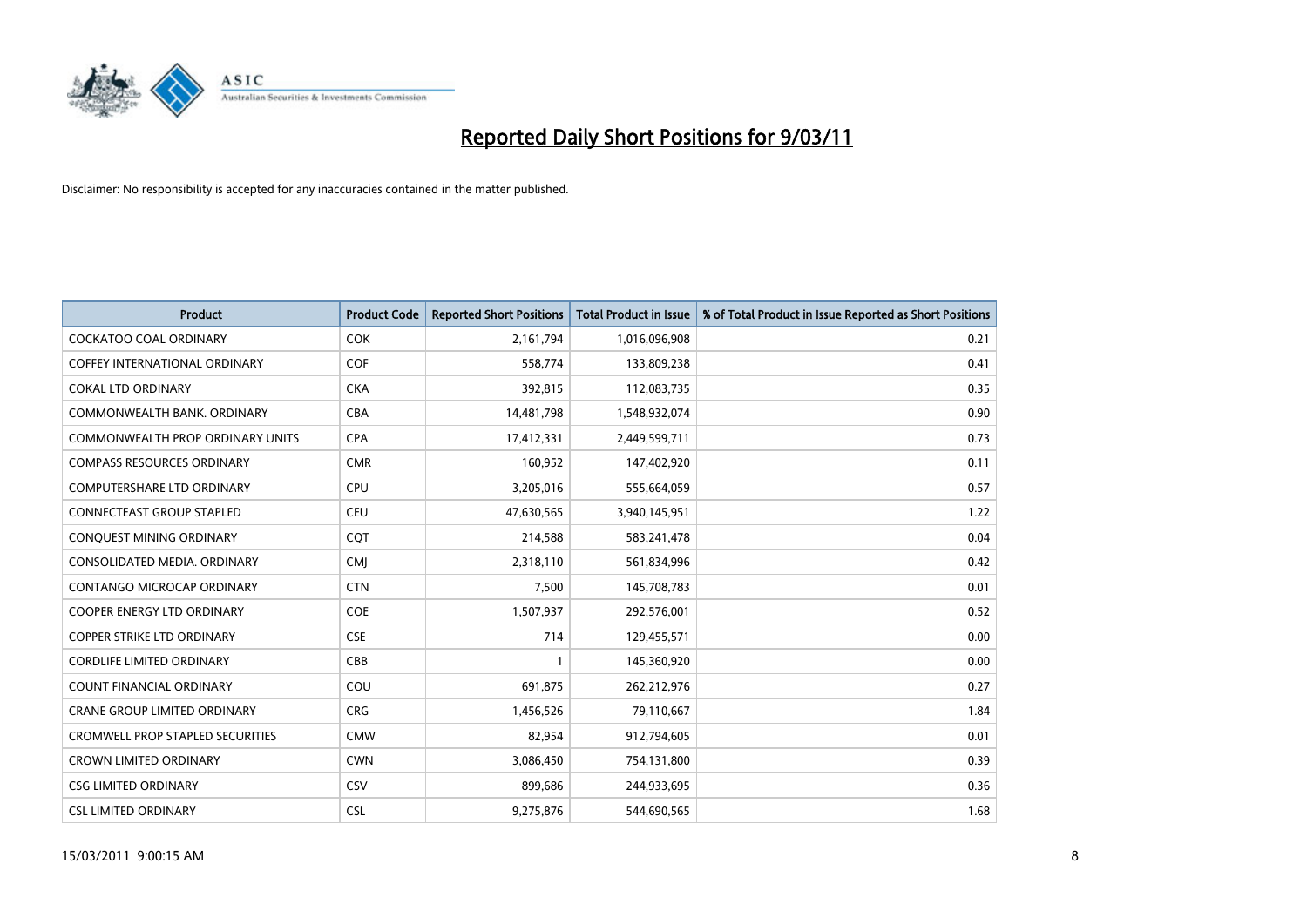

| <b>Product</b>                     | <b>Product Code</b> | <b>Reported Short Positions</b> | Total Product in Issue | % of Total Product in Issue Reported as Short Positions |
|------------------------------------|---------------------|---------------------------------|------------------------|---------------------------------------------------------|
| <b>CSR LIMITED ORDINARY</b>        | <b>CSR</b>          | 6,057,863                       | 506,000,315            | 1.19                                                    |
| <b>CUDECO LIMITED ORDINARY</b>     | CDU                 | 768,219                         | 145,512,643            | 0.53                                                    |
| <b>CUSTOMERS LIMITED ORDINARY</b>  | <b>CUS</b>          | 165,258                         | 134,869,357            | 0.12                                                    |
| DART ENERGY LTD ORDINARY           | <b>DTE</b>          | 102,516                         | 587,201,839            | 0.02                                                    |
| DAVID JONES LIMITED ORDINARY       | <b>DIS</b>          | 19,421,043                      | 514,034,694            | 3.77                                                    |
| DECMIL GROUP LIMITED ORDINARY      | <b>DCG</b>          | 17,397                          | 124,204,568            | 0.01                                                    |
| DEEP YELLOW LIMITED ORDINARY       | <b>DYL</b>          | 15,876                          | 1,127,534,458          | 0.00                                                    |
| DEVINE LIMITED ORDINARY            | <b>DVN</b>          | 1,000                           | 634,918,223            | 0.00                                                    |
| DEXUS PROPERTY GROUP STAPLED UNITS | <b>DXS</b>          | 15,092,229                      | 4,839,024,176          | 0.31                                                    |
| DISCOVERY METALS LTD ORDINARY      | <b>DML</b>          | 524,159                         | 437,114,481            | 0.13                                                    |
| DOMINO PIZZA ENTERPR ORDINARY      | <b>DMP</b>          | 3                               | 68,407,674             | 0.00                                                    |
| DOWNER EDI LIMITED ORDINARY        | <b>DOW</b>          | 9,576,267                       | 343,178,483            | 2.80                                                    |
| DUET GROUP STAPLED US PROHIBIT.    | <b>DUE</b>          | 839,583                         | 909,692,991            | 0.09                                                    |
| DULUXGROUP LIMITED ORDINARY        | <b>DLX</b>          | 6,161,548                       | 367,456,259            | 1.70                                                    |
| <b>DWS ADVANCED ORDINARY</b>       | <b>DWS</b>          | 3,600                           | 132,362,763            | 0.00                                                    |
| <b>EASTERN STAR GAS ORDINARY</b>   | ESG                 | 3,266,880                       | 991,567,041            | 0.32                                                    |
| EDT RETAIL TRUST UNITS             | <b>EDT</b>          | 99,457                          | 4,700,290,868          | 0.00                                                    |
| ELDERS LIMITED HYBRIDS             | <b>ELDPA</b>        | 271,801                         | 1,500,000              | 18.12                                                   |
| <b>ELDERS LIMITED ORDINARY</b>     | <b>ELD</b>          | 21,530,234                      | 448,598,480            | 4.80                                                    |
| ELDORADO GOLD CORP CDI 1:1         | EAU                 | 274,231                         | 20,062,582             | 1.37                                                    |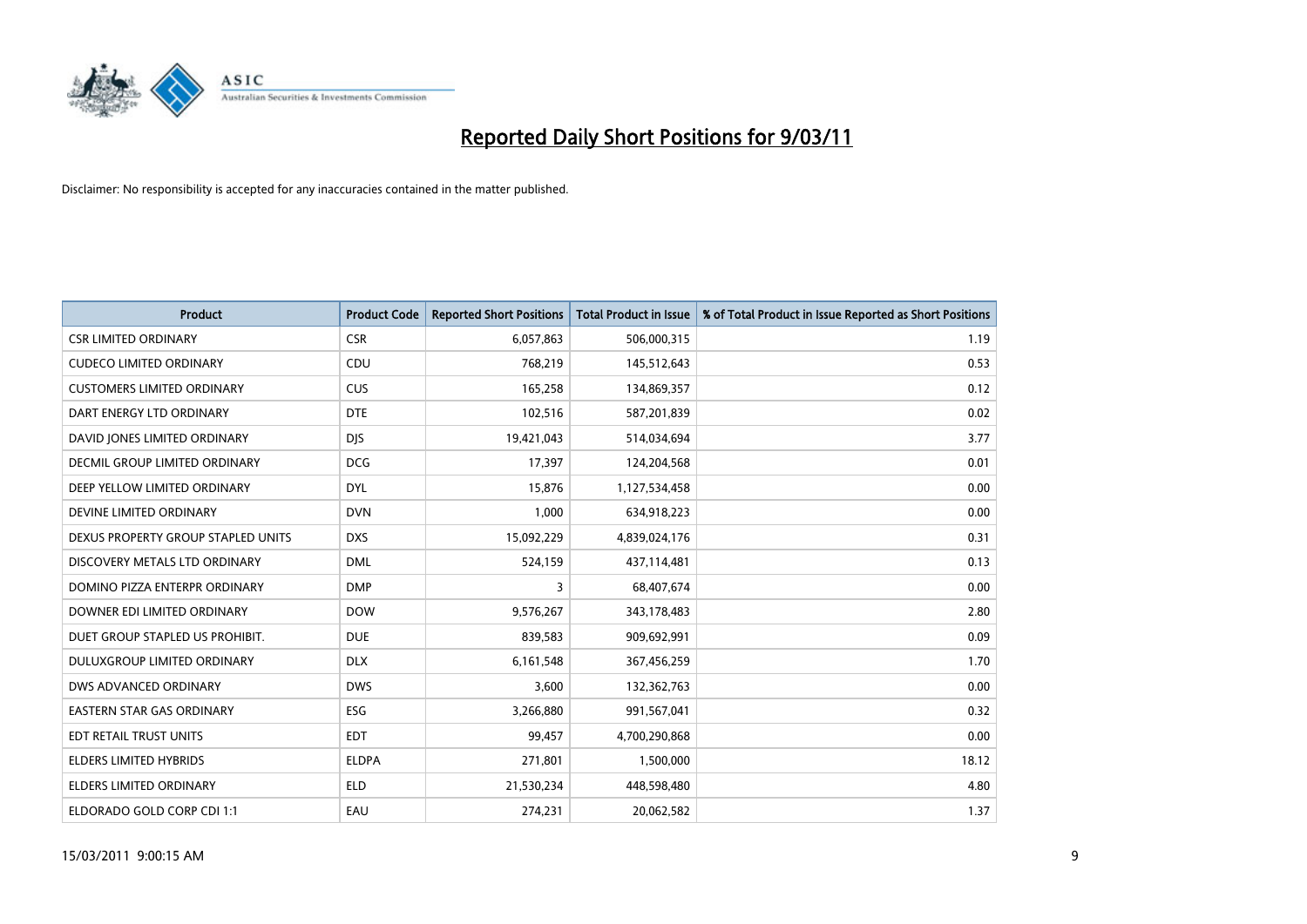

| <b>Product</b>                            | <b>Product Code</b> | <b>Reported Short Positions</b> | Total Product in Issue | % of Total Product in Issue Reported as Short Positions |
|-------------------------------------------|---------------------|---------------------------------|------------------------|---------------------------------------------------------|
| ELEMENTAL MINERALS ORDINARY               | <b>ELM</b>          | 32,000                          | 152,931,387            | 0.02                                                    |
| ELEMENTOS LIMITED ORDINARY                | <b>ELT</b>          | 8                               | 70,768,979             | 0.00                                                    |
| ELIXIR PETROLEUM LTD ORDINARY             | <b>EXR</b>          | 324,400                         | 188,988,472            | 0.17                                                    |
| <b>EMECO HOLDINGS ORDINARY</b>            | <b>EHL</b>          | 1,015,795                       | 631,237,586            | 0.17                                                    |
| <b>ENERGY RESOURCES ORDINARY 'A'</b>      | <b>ERA</b>          | 2,811,033                       | 190,737,934            | 1.47                                                    |
| <b>ENERGY WORLD CORPOR, ORDINARY</b>      | <b>EWC</b>          | 17,361,799                      | 1,561,166,672          | 1.12                                                    |
| <b>ENGENCO LIMITED ORDINARY</b>           | EGN                 | 668,476                         | 612,679,212            | 0.11                                                    |
| <b>ENTEK ENERGY LTD ORDINARY</b>          | <b>ETE</b>          | 489,903                         | 287,692,535            | 0.17                                                    |
| ENVESTRA LIMITED ORDINARY                 | <b>ENV</b>          | 2,706,246                       | 1,430,398,609          | 0.18                                                    |
| EQUINOX MINERALS LTD CHESS DEPOSITARY INT | EON                 | 697,717                         | 877,042,919            | 0.07                                                    |
| ESSA AUSTRALIA ORDINARY                   | ESS                 | 69                              | 52,954,814             | 0.00                                                    |
| EVEREST FINANCIAL ORDINARY                | <b>EFG</b>          | 4,300                           | 251,442,316            | 0.00                                                    |
| <b>EXCO RESOURCES LTD ORDINARY</b>        | <b>EXS</b>          | 25,431                          | 346,494,187            | 0.01                                                    |
| <b>EXTRACT RESOURCES ORDINARY</b>         | <b>EXT</b>          | 701,779                         | 250,851,367            | 0.29                                                    |
| FAIRFAX MEDIA LTD ORDINARY                | <b>FXI</b>          | 333,683,319                     | 2,351,955,725          | 14.18                                                   |
| <b>FANTASTIC HOLDINGS ORDINARY</b>        | <b>FAN</b>          | 3,000                           | 102,739,538            | 0.00                                                    |
| <b>FAR LTD ORDINARY</b>                   | FAR                 | 378,388                         | 1,244,439,464          | 0.03                                                    |
| FERRAUS LIMITED ORDINARY                  | <b>FRS</b>          | 523,110                         | 205,700,890            | 0.25                                                    |
| FISHER & PAYKEL APP. ORDINARY             | <b>FPA</b>          | 8,773,970                       | 724,235,162            | 1.21                                                    |
| FISHER & PAYKEL H. ORDINARY               | FPH                 | 3,289,949                       | 520,409,135            | 0.64                                                    |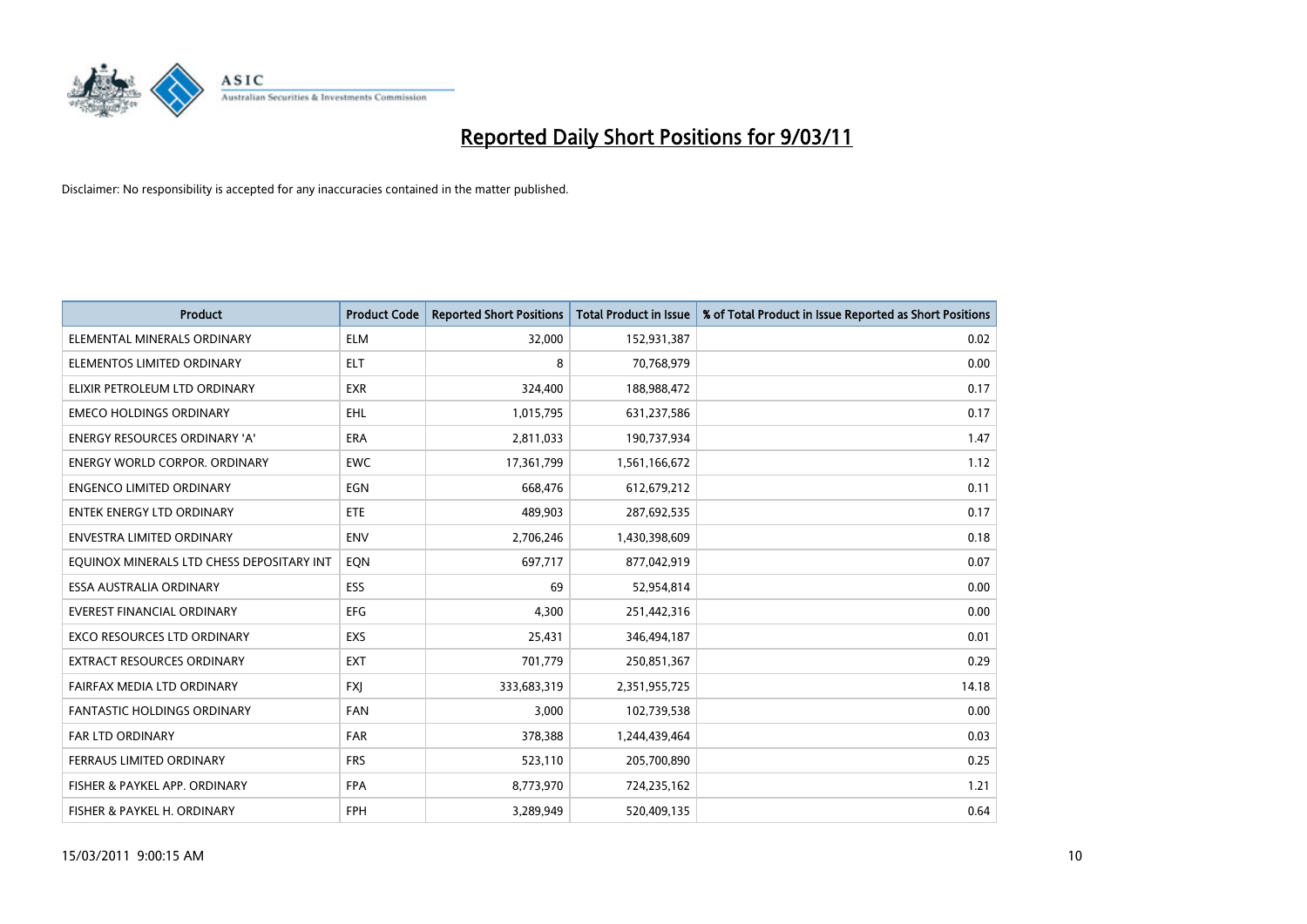

| <b>Product</b>                        | <b>Product Code</b> | <b>Reported Short Positions</b> | <b>Total Product in Issue</b> | % of Total Product in Issue Reported as Short Positions |
|---------------------------------------|---------------------|---------------------------------|-------------------------------|---------------------------------------------------------|
| FKP PROPERTY GROUP STAPLED SECURITIES | <b>FKP</b>          | 21,132,785                      | 1,174,033,185                 | 1.81                                                    |
| FLEETWOOD CORP ORDINARY               | <b>FWD</b>          | 123,808                         | 57,281,484                    | 0.22                                                    |
| FLETCHER BUILDING ORDINARY            | <b>FBU</b>          | 7,540,940                       | 611,250,393                   | 1.24                                                    |
| FLEXIGROUP LIMITED ORDINARY           | <b>FXL</b>          | 154,291                         | 275,472,492                   | 0.05                                                    |
| <b>FLIGHT CENTRE ORDINARY</b>         | <b>FLT</b>          | 2,827,440                       | 99,805,547                    | 2.83                                                    |
| FLINDERS MINES LTD ORDINARY           | <b>FMS</b>          | 21,568,414                      | 1,820,384,571                 | 1.18                                                    |
| <b>FOCUS MINERALS LTD ORDINARY</b>    | <b>FML</b>          | 1,470,040                       | 2,881,543,210                 | 0.05                                                    |
| FORGE GROUP LIMITED ORDINARY          | FGE                 | 17,471                          | 82,924,014                    | 0.02                                                    |
| FORTE ENERGY NL ORDINARY              | <b>FTE</b>          | 2,658,986                       | 669,756,735                   | 0.40                                                    |
| FORTESCUE METALS GRP ORDINARY         | <b>FMG</b>          | 10,955,159                      | 3,112,911,159                 | 0.33                                                    |
| <b>FOSTER'S GROUP ORDINARY</b>        | <b>FGL</b>          | 7,017,644                       | 1,935,386,127                 | 0.37                                                    |
| FTD CORPORATION ORDINARY              | <b>FTD</b>          | 8,088                           | 33,474,593                    | 0.02                                                    |
| <b>FUNTASTIC LIMITED ORDINARY</b>     | <b>FUN</b>          | 322,528                         | 340,997,682                   | 0.09                                                    |
| <b>G.U.D. HOLDINGS ORDINARY</b>       | GUD                 | 364,766                         | 68,426,721                    | 0.54                                                    |
| <b>G8 EDUCATION LIMITED ORDINARY</b>  | <b>GEM</b>          | 1,100,896                       | 183,304,537                   | 0.60                                                    |
| <b>GALAXY RESOURCES ORDINARY</b>      | <b>GXY</b>          | 743,373                         | 214,236,091                   | 0.35                                                    |
| <b>GEODYNAMICS LIMITED ORDINARY</b>   | GDY                 | 1,020,701                       | 335,700,525                   | 0.30                                                    |
| <b>GINDALBIE METALS LTD ORDINARY</b>  | <b>GBG</b>          | 14,453,476                      | 935,215,590                   | 1.55                                                    |
| <b>GIRALIA RESOURCES NL ORDINARY</b>  | GIR                 | 84,497                          | 183,085,170                   | 0.05                                                    |
| <b>GLOBAL MINING ORDINARY</b>         | <b>GMI</b>          | 8,951                           | 191,820,968                   | 0.00                                                    |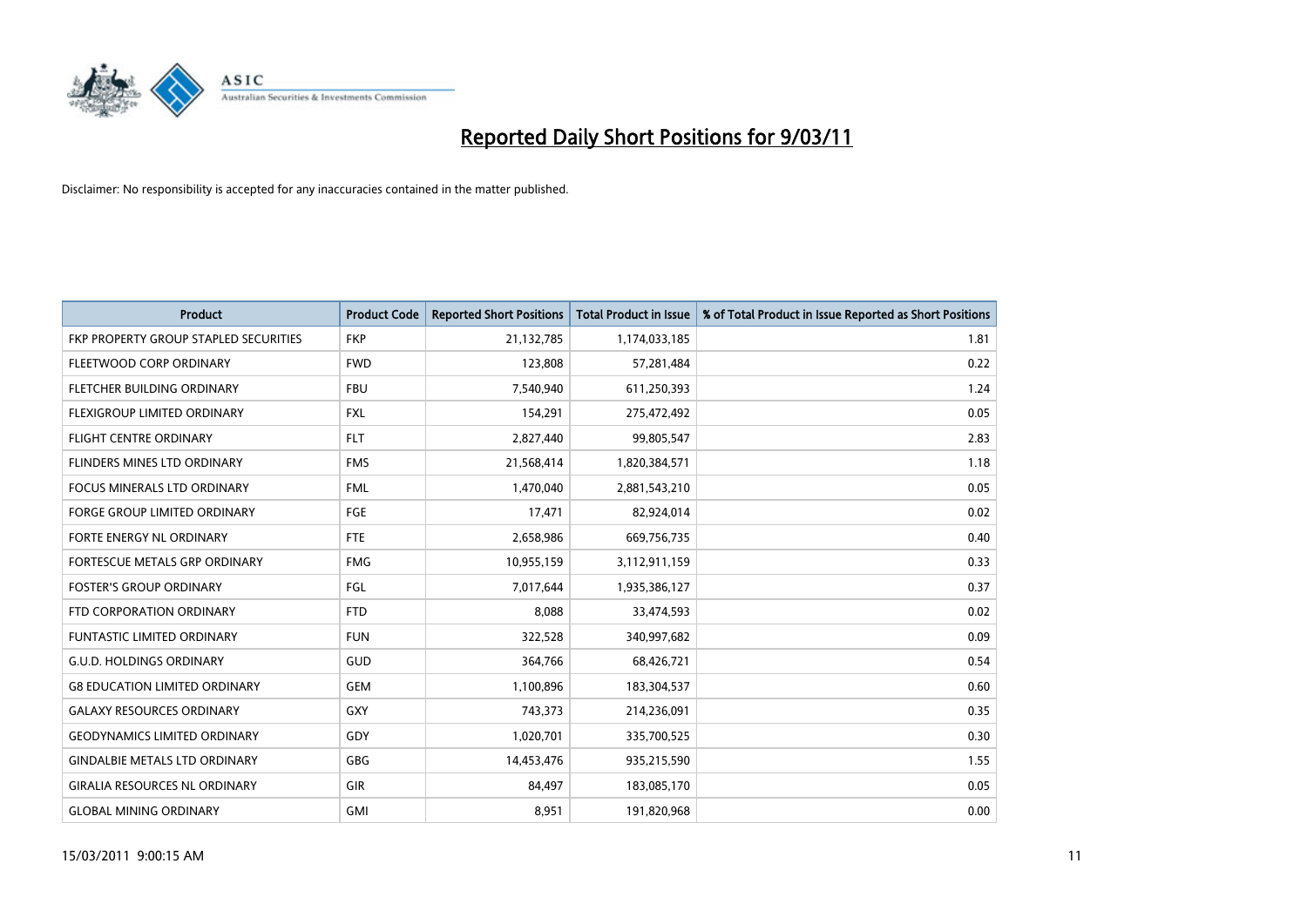

| <b>Product</b>                                   | <b>Product Code</b> | <b>Reported Short Positions</b> | <b>Total Product in Issue</b> | % of Total Product in Issue Reported as Short Positions |
|--------------------------------------------------|---------------------|---------------------------------|-------------------------------|---------------------------------------------------------|
| <b>GLOUCESTER COAL ORDINARY</b>                  | GCL                 | 268,401                         | 140,447,062                   | 0.19                                                    |
| <b>GME RESOURCES LTD ORDINARY</b>                | <b>GME</b>          | 800                             | 302,352,750                   | 0.00                                                    |
| <b>GOLDEN WEST RESOURCE ORDINARY</b>             | <b>GWR</b>          | 1,617                           | 192,082,567                   | 0.00                                                    |
| <b>GOODMAN FIELDER. ORDINARY</b>                 | GFF                 | 34,239,962                      | 1,380,386,438                 | 2.48                                                    |
| <b>GOODMAN GROUP STAPLED US PROHIBIT.</b>        | <b>GMG</b>          | 6,035,852                       | 6,893,222,796                 | 0.08                                                    |
| <b>GPT GROUP STAPLED SEC.</b>                    | <b>GPT</b>          | 11,287,044                      | 1,855,529,431                 | 0.60                                                    |
| <b>GRAINCORP LIMITED A CLASS ORDINARY</b>        | <b>GNC</b>          | 686,860                         | 198,318,900                   | 0.35                                                    |
| <b>GRANGE RESOURCES, ORDINARY</b>                | <b>GRR</b>          | 1,050,068                       | 1,152,846,724                 | 0.09                                                    |
| <b>GREENCAP LIMITED ORDINARY</b>                 | GCG                 |                                 | 262,515,385                   | 0.00                                                    |
| <b>GREENLAND MIN EN LTD ORDINARY</b>             | GGG                 | 1,284,801                       | 314,663,174                   | 0.40                                                    |
| <b>GRYPHON MINERALS LTD ORDINARY</b>             | GRY                 | 454,481                         | 292,822,058                   | 0.16                                                    |
| <b>GUINNESS PEAT GROUP. CHESS DEPOSITARY INT</b> | <b>GPG</b>          | 12,556                          | 300,204,991                   | 0.00                                                    |
| <b>GUIARAT NRE COAL LTD ORDINARY</b>             | <b>GNM</b>          | 1,322,164                       | 990,952,858                   | 0.13                                                    |
| <b>GUNNS LIMITED ORDINARY</b>                    | <b>GNS</b>          | 33,795,317                      | 848,401,559                   | 3.96                                                    |
| <b>GWA GROUP LTD ORDINARY</b>                    | <b>GWA</b>          | 5,493,631                       | 301,102,514                   | 1.83                                                    |
| <b>HARVEY NORMAN ORDINARY</b>                    | <b>HVN</b>          | 45,934,468                      | 1,062,316,784                 | 4.30                                                    |
| HASTIE GROUP LIMITED ORDINARY                    | <b>HST</b>          | 2,690,376                       | 239,781,419                   | 1.11                                                    |
| HASTINGS DIVERSIFIED STAPLED SECURITY            | <b>HDF</b>          | 560,849                         | 520,447,040                   | 0.10                                                    |
| <b>HEARTWARE INT INC CDI 35:1</b>                | <b>HIN</b>          | 272,008                         | 66,059,280                    | 0.41                                                    |
| <b>HENDERSON GROUP CDI 1:1</b>                   | <b>HGG</b>          | 6,543,669                       | 556,400,565                   | 1.18                                                    |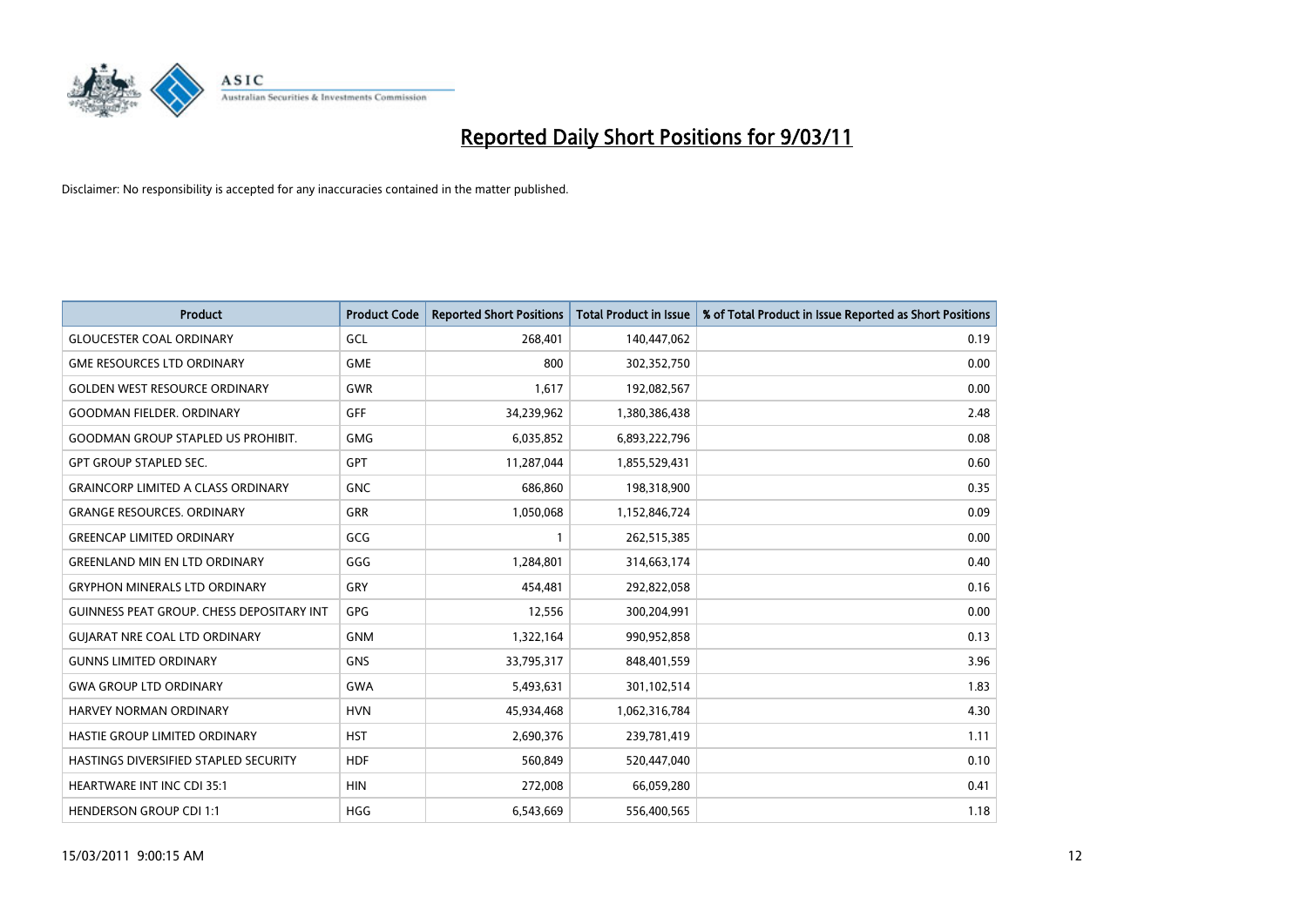

| Product                                  | <b>Product Code</b> | <b>Reported Short Positions</b> | Total Product in Issue | % of Total Product in Issue Reported as Short Positions |
|------------------------------------------|---------------------|---------------------------------|------------------------|---------------------------------------------------------|
| HFA HOLDINGS LIMITED DEFERRED SETTLEMENT | <b>HFADA</b>        | 523,177                         | 117,332,543            | 0.44                                                    |
| <b>HIGHLANDS PACIFIC ORDINARY</b>        | <b>HIG</b>          | 2,282,804                       | 686,082,148            | 0.33                                                    |
| HILLCREST LITIGAT, ORDINARY              | <b>HLS</b>          | 1,600,000                       | 76,488,557             | 2.09                                                    |
| HILLGROVE RES LTD ORDINARY               | <b>HGO</b>          | 146,416                         | 793,698,575            | 0.02                                                    |
| HILLS HOLDINGS LTD ORDINARY              | <b>HIL</b>          | 1,791,398                       | 248,676,841            | 0.72                                                    |
| HORIZON OIL LIMITED ORDINARY             | <b>HZN</b>          | 2,512,416                       | 1,130,311,515          | 0.22                                                    |
| HUNNU COAL LIMITED ORDINARY              | <b>HUN</b>          | 1,056,916                       | 182,565,002            | 0.58                                                    |
| <b>ICON ENERGY LIMITED ORDINARY</b>      | <b>ICN</b>          | 67,000                          | 469,301,394            | 0.01                                                    |
| <b>IINET LIMITED ORDINARY</b>            | <b>IIN</b>          | 1,098,887                       | 152,160,119            | 0.72                                                    |
| <b>ILUKA RESOURCES ORDINARY</b>          | ILU                 | 5,287,186                       | 418,700,517            | 1.25                                                    |
| <b>IMDEX LIMITED ORDINARY</b>            | <b>IMD</b>          | 32,798                          | 197,942,297            | 0.01                                                    |
| IMF (AUSTRALIA) LTD ORDINARY             | <b>IMF</b>          | 340,575                         | 122,496,819            | 0.27                                                    |
| <b>IMX RESOURCES LTD ORDINARY</b>        | <b>IXR</b>          | 20,000                          | 262,612,803            | 0.01                                                    |
| <b>INCITEC PIVOT ORDINARY</b>            | IPL                 | 6,732,620                       | 1,628,730,107          | 0.39                                                    |
| <b>INDAGO RESOURCES LTD ORDINARY</b>     | <b>IDG</b>          | 9,179                           | 6,937,987              | 0.13                                                    |
| <b>INDEPENDENCE GROUP ORDINARY</b>       | <b>IGO</b>          | 2,170,547                       | 138,777,305            | 1.58                                                    |
| <b>INDO MINES LIMITED ORDINARY</b>       | <b>IDO</b>          | 38,526                          | 211,100,795            | 0.02                                                    |
| INDOPHIL RESOURCES ORDINARY              | <b>IRN</b>          | 348,907                         | 471,445,763            | 0.07                                                    |
| <b>INDUSTREA LIMITED ORDINARY</b>        | IDL                 | 2,226,050                       | 363,878,295            | 0.60                                                    |
| <b>INFIGEN ENERGY STAPLED SECURITIES</b> | <b>IFN</b>          | 6,634,950                       | 761,222,569            | 0.87                                                    |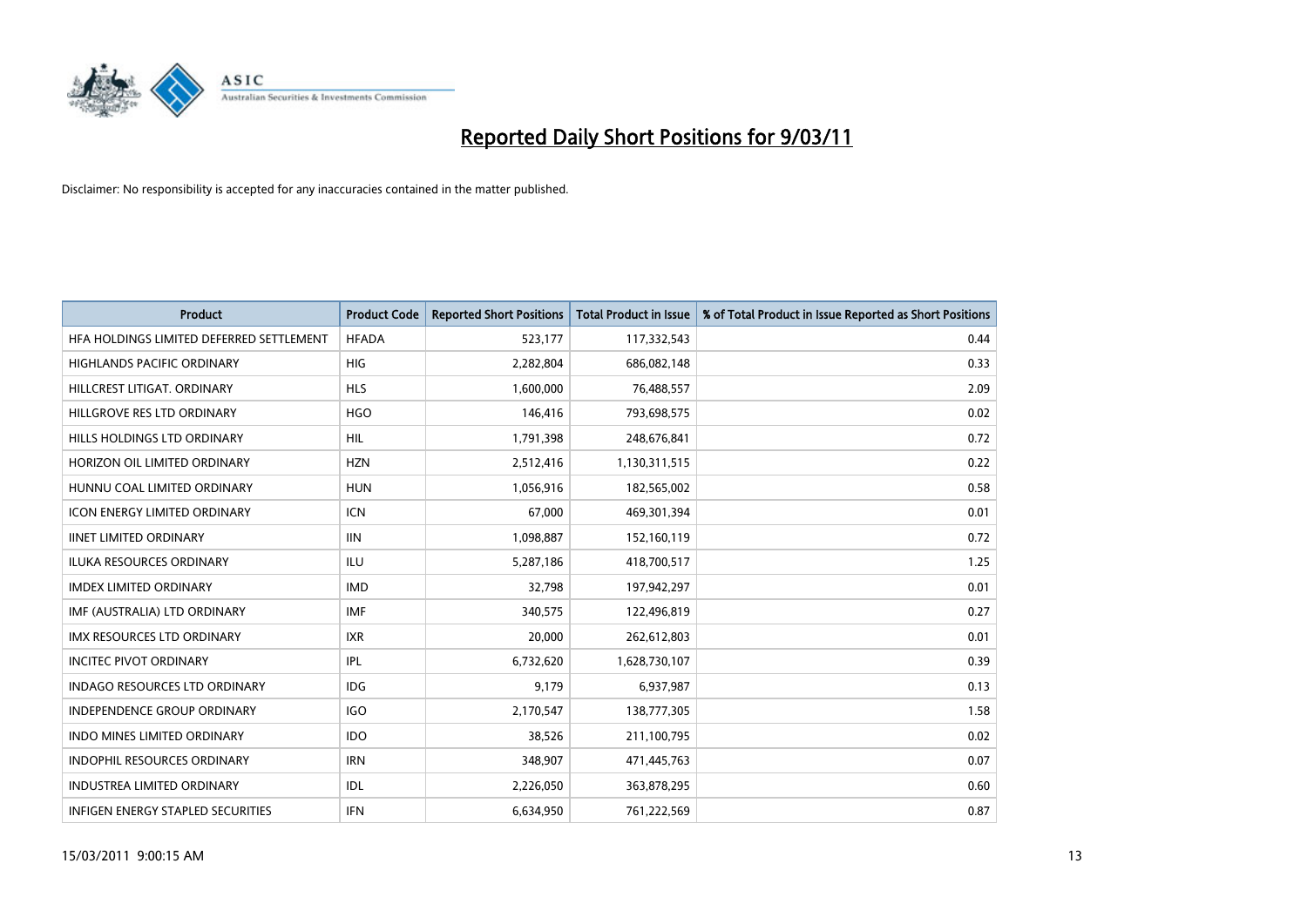

| <b>Product</b>                                  | <b>Product Code</b> | <b>Reported Short Positions</b> | Total Product in Issue | % of Total Product in Issue Reported as Short Positions |
|-------------------------------------------------|---------------------|---------------------------------|------------------------|---------------------------------------------------------|
| ING INDUSTRIAL FUND UNITS                       | <b>IIF</b>          | 16,177,795                      | 2,592,249,647          | 0.62                                                    |
| ING OFFICE FUND STAPLED SECURITIES              | <b>IOF</b>          | 16,989,095                      | 2,729,071,212          | 0.63                                                    |
| ING RE COM GROUP STAPLED SECURITIES             | <b>ILF</b>          | 9,075                           | 441,029,194            | 0.00                                                    |
| <b>INSURANCE AUSTRALIA ORDINARY</b>             | IAG                 | 12,139,682                      | 2,079,034,021          | 0.57                                                    |
| INTEGRA MINING LTD, ORDINARY                    | <b>IGR</b>          | 5.730.489                       | 841,525,727            | 0.68                                                    |
| INTER COAL HOLD LTD ORDINARY                    | ICL                 | 181,638                         | 316,342,835            | 0.06                                                    |
| <b>INTREPID MINES ORDINARY</b>                  | <b>IAU</b>          | 1,149,870                       | 520,317,703            | 0.23                                                    |
| <b>INVOCARE LIMITED ORDINARY</b>                | <b>IVC</b>          | 1,026,491                       | 102,421,288            | 1.00                                                    |
| <b>ION LIMITED ORDINARY</b>                     | <b>ION</b>          | 164,453                         | 256,365,105            | 0.06                                                    |
| <b>IOOF HOLDINGS LTD ORDINARY</b>               | IFL.                | 1,220,763                       | 229,794,395            | 0.52                                                    |
| IRESS MARKET TECH. ORDINARY                     | <b>IRE</b>          | 2,202,662                       | 126,018,142            | 1.76                                                    |
| <b>IRON ORE HOLDINGS ORDINARY</b>               | <b>IOH</b>          | 65,722                          | 137,730,310            | 0.05                                                    |
| ISHARES MSCI AUS 200 ISHARES MSCI AUS 200       | <b>IOZ</b>          | 89,975                          | 1,950,000              | 4.61                                                    |
| ISHARES MSCI JAPAN CDI 1:1                      | <b>IIP</b>          | 11,959                          | 822,000,000            | 0.00                                                    |
| ISHARES S&P 500 CDI 1:1                         | <b>IVV</b>          | 33,322                          | 116,350,000            | 0.03                                                    |
| ISHARES SMALL ORDS ISHARES SMALL ORDS           | <b>ISO</b>          | 109,581                         | 5,400,000              | 2.03                                                    |
| <b>ISOFT GROUP LIMITED ORDINARY</b>             | <b>ISF</b>          | 4,768,918                       | 1,070,595,874          | 0.44                                                    |
| IVANHOE AUSTRALIA ORDINARY                      | <b>IVA</b>          | 326,958                         | 418,467,053            | 0.08                                                    |
| <b>JABIRU METALS LTD ORDINARY</b>               | <b>IML</b>          | 80,125                          | 553,304,180            | 0.01                                                    |
| <b>IAMES HARDIE INDUST CHESS DEPOSITARY INT</b> | <b>IHX</b>          | 15,815,943                      | 436,386,587            | 3.62                                                    |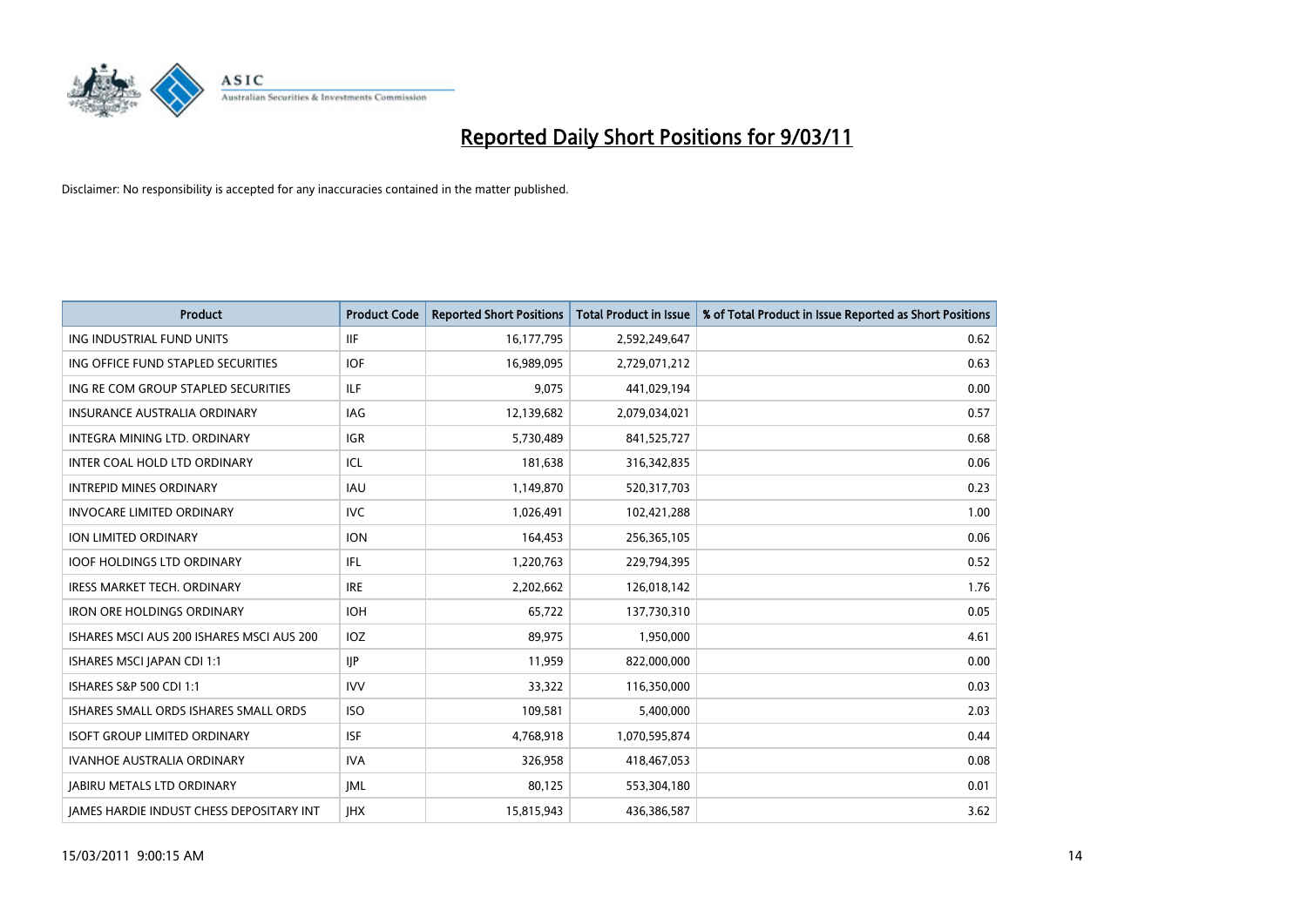

| <b>Product</b>                        | <b>Product Code</b> | <b>Reported Short Positions</b> | <b>Total Product in Issue</b> | % of Total Product in Issue Reported as Short Positions |
|---------------------------------------|---------------------|---------------------------------|-------------------------------|---------------------------------------------------------|
| <b>JAMESON RESOURCES ORDINARY</b>     | JAL                 | 1,600,000                       | 95,828,865                    | 1.67                                                    |
| <b>JB HI-FI LIMITED ORDINARY</b>      | <b>IBH</b>          | 9,811,048                       | 109,340,772                   | 8.96                                                    |
| <b>KAGARA LTD ORDINARY</b>            | KZL                 | 5,954,922                       | 707,789,717                   | 0.82                                                    |
| KANGAROO RES LTD ORDINARY             | <b>KRL</b>          | 600,000                         | 1,119,430,012                 | 0.05                                                    |
| KAROON GAS AUSTRALIA ORDINARY         | <b>KAR</b>          | 1,031,093                       | 220,725,769                   | 0.46                                                    |
| KATHMANDU HOLD LTD ORDINARY           | <b>KMD</b>          | 679,090                         | 200,000,000                   | 0.34                                                    |
| <b>KENTOR GOLD LIMITED ORDINARY</b>   | KGL                 | 235,195                         | 1,061,592,950                 | 0.02                                                    |
| <b>KEYBRIDGE CAPITAL ORDINARY</b>     | <b>KBC</b>          | 5,999                           | 172,070,564                   | 0.00                                                    |
| KIMBERLEY METALS LTD ORDINARY         | <b>KBL</b>          | 1,821                           | 161,976,319                   | 0.00                                                    |
| KINGSGATE CONSOLID. ORDINARY          | <b>KCN</b>          | 1,082,569                       | 134,973,751                   | 0.80                                                    |
| LEIGHTON HOLDINGS ORDINARY            | LEI                 | 6,908,596                       | 302,579,299                   | 2.27                                                    |
| LEND LEASE GROUP UNIT/ORD STAPLED     | LLC                 | 2,117,925                       | 565,558,754                   | 0.38                                                    |
| LINC ENERGY LTD ORDINARY              | <b>LNC</b>          | 6,174,375                       | 503,418,900                   | 1.21                                                    |
| LIQUEFIED NATURAL ORDINARY            | <b>LNG</b>          | 564,310                         | 214,099,015                   | 0.26                                                    |
| LYNAS CORPORATION ORDINARY            | <b>LYC</b>          | 48,990,942                      | 1,662,499,093                 | 2.95                                                    |
| M2 TELECOMMUNICATION ORDINARY         | <b>MTU</b>          | 118,436                         | 122,855,336                   | 0.10                                                    |
| MACARTHUR COAL ORDINARY               | <b>MCC</b>          | 2,785,093                       | 299,476,903                   | 0.94                                                    |
| <b>MACMAHON HOLDINGS ORDINARY</b>     | <b>MAH</b>          | 6,623,757                       | 733,711,705                   | 0.90                                                    |
| MACO ATLAS ROADS GRP ORDINARY STAPLED | <b>MOA</b>          | 4,396,123                       | 452,345,907                   | 0.97                                                    |
| MACQUARIE GROUP LTD ORDINARY          | <b>MOG</b>          | 2,636,464                       | 346,814,961                   | 0.75                                                    |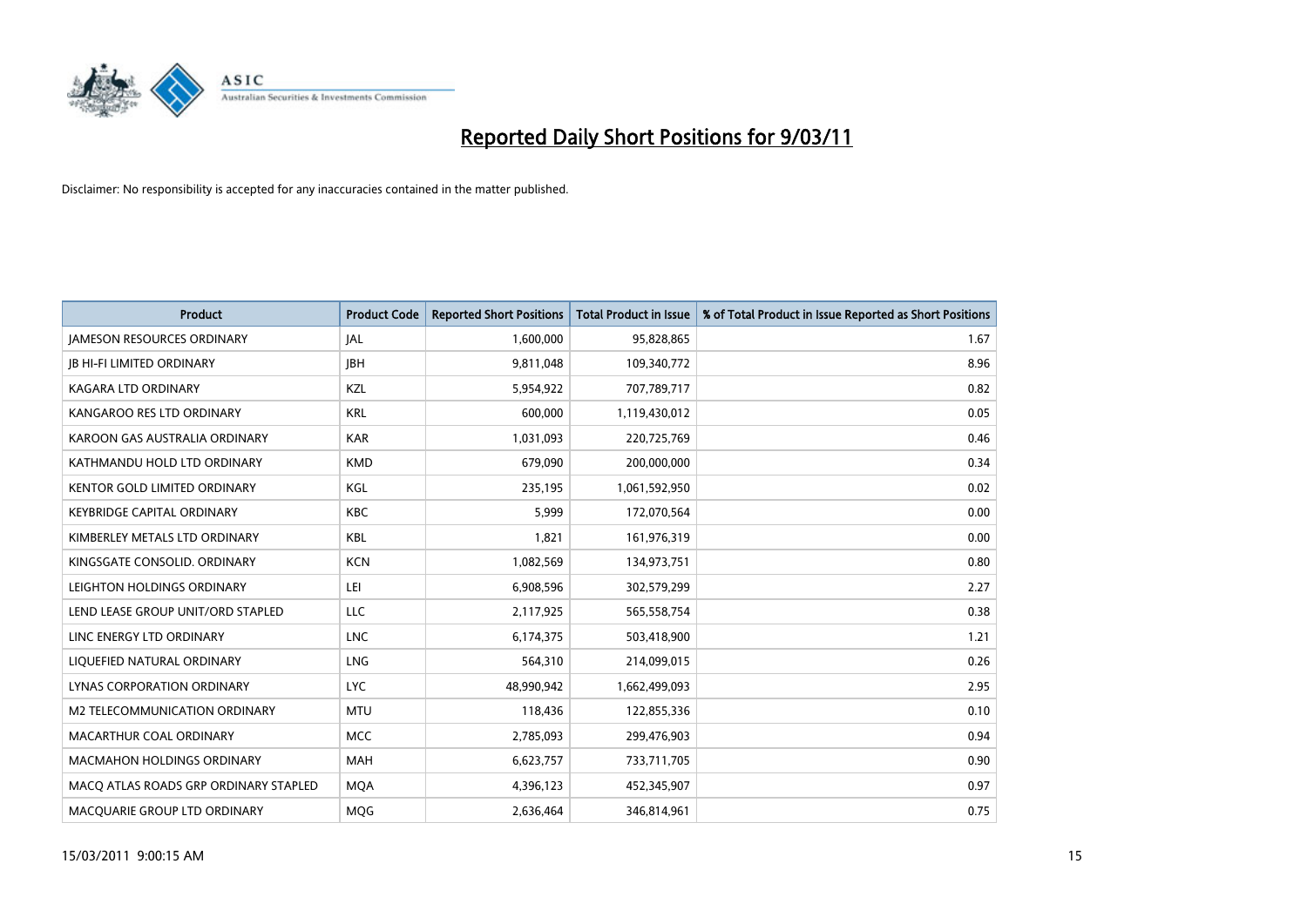

| <b>Product</b>                       | <b>Product Code</b> | <b>Reported Short Positions</b> | <b>Total Product in Issue</b> | % of Total Product in Issue Reported as Short Positions |
|--------------------------------------|---------------------|---------------------------------|-------------------------------|---------------------------------------------------------|
| MAGMA METALS LTD. ORDINARY           | <b>MMW</b>          | 525,162                         | 195,610,923                   | 0.27                                                    |
| MANTRA RESOURCES ORDINARY            | <b>MRU</b>          | 37,062                          | 134,465,075                   | 0.02                                                    |
| MAP GROUP STAPLED US PROHIBIT.       | <b>MAP</b>          | 3,819,226                       | 1,861,210,782                 | 0.21                                                    |
| MARYBOROUGH SUGAR ORDINARY           | <b>MSF</b>          | 50,483                          | 69,029,013                    | 0.08                                                    |
| <b>MATRIX C &amp; E LTD ORDINARY</b> | <b>MCE</b>          | 58,524                          | 72,964,098                    | 0.08                                                    |
| MCMILLAN SHAKESPEARE ORDINARY        | <b>MMS</b>          | 52,322                          | 67,998,560                    | 0.07                                                    |
| <b>MCPHERSON'S LTD ORDINARY</b>      | <b>MCP</b>          | 221,795                         | 71,651,758                    | 0.31                                                    |
| MEDUSA MINING LTD ORDINARY           | <b>MML</b>          | 1,279,609                       | 188,233,911                   | 0.69                                                    |
| MELBOURNE IT LIMITED ORDINARY        | <b>MLB</b>          | 147,757                         | 80,043,955                    | 0.18                                                    |
| MEO AUSTRALIA LTD ORDINARY           | <b>MEO</b>          | 4,159,330                       | 539,913,260                   | 0.77                                                    |
| <b>MERMAID MARINE ORDINARY</b>       | <b>MRM</b>          | 1,007,968                       | 213,763,662                   | 0.48                                                    |
| MESOBLAST LIMITED ORDINARY           | <b>MSB</b>          | 522,549                         | 277,937,562                   | 0.18                                                    |
| METALS X LIMITED ORDINARY            | <b>MLX</b>          | 2,577,956                       | 1,365,661,782                 | 0.19                                                    |
| METCASH LIMITED ORDINARY             | <b>MTS</b>          | 22,196,879                      | 768,804,339                   | 2.88                                                    |
| METGASCO LIMITED ORDINARY            | <b>MEL</b>          | 235,435                         | 252,460,972                   | 0.09                                                    |
| MICLYN EXP OFFSHR ORDINARY           | <b>MIO</b>          | 166,109                         | 274,618,684                   | 0.06                                                    |
| MINARA RESOURCES ORDINARY            | <b>MRE</b>          | 7,046,551                       | 1,169,424,487                 | 0.59                                                    |
| MINCOR RESOURCES NL ORDINARY         | <b>MCR</b>          | 902,889                         | 200,608,804                   | 0.45                                                    |
| MINEMAKERS LIMITED ORDINARY          | <b>MAK</b>          | 39,916                          | 227,003,950                   | 0.02                                                    |
| MINERAL DEPOSITS ORDINARY            | <b>MDL</b>          | 240,025                         | 60,768,582                    | 0.41                                                    |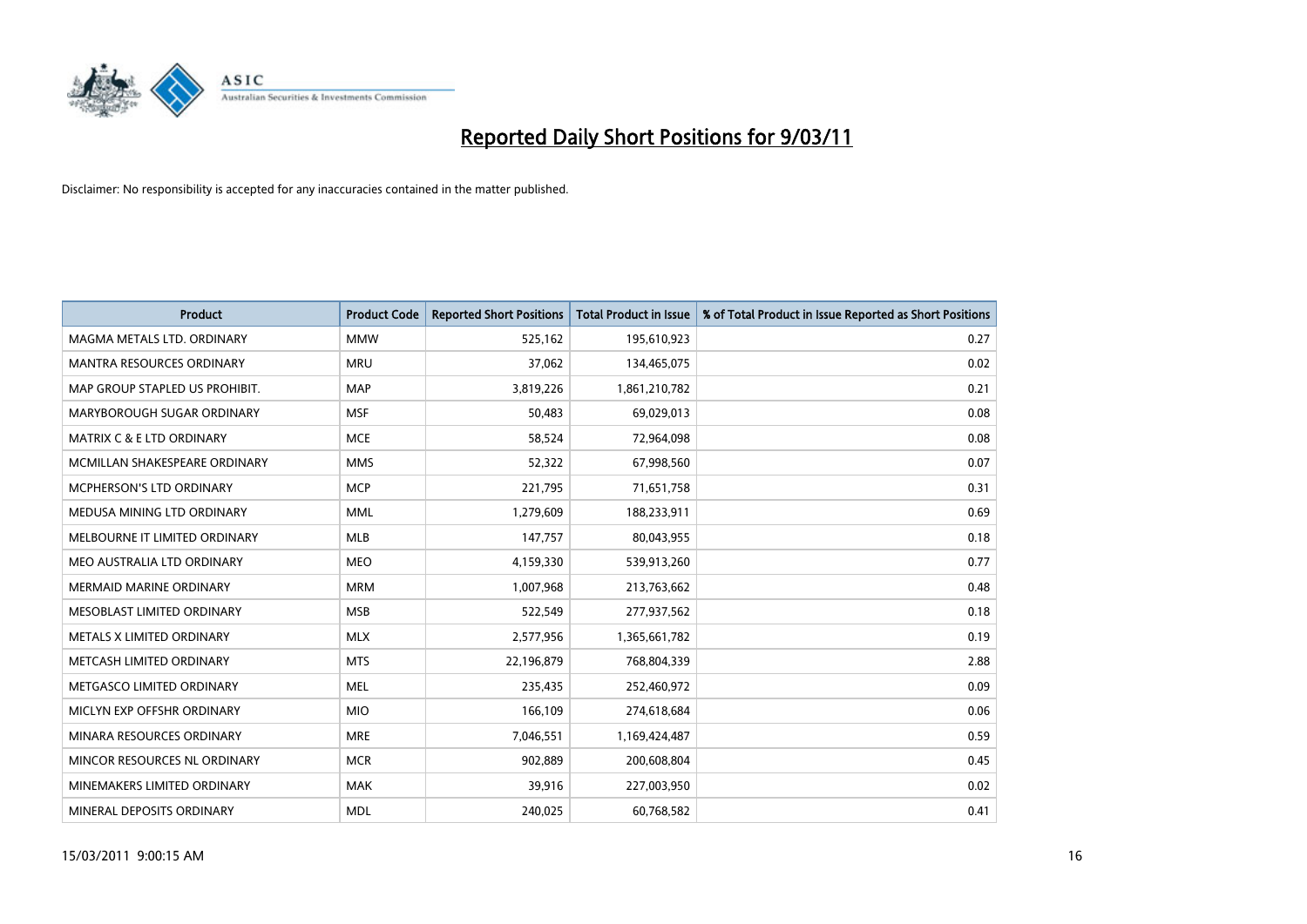

| <b>Product</b>                          | <b>Product Code</b> | <b>Reported Short Positions</b> | Total Product in Issue | % of Total Product in Issue Reported as Short Positions |
|-----------------------------------------|---------------------|---------------------------------|------------------------|---------------------------------------------------------|
| MINERAL RESOURCES, ORDINARY             | <b>MIN</b>          | 499,750                         | 168,922,735            | 0.29                                                    |
| MIRABELA NICKEL LTD ORDINARY            | <b>MBN</b>          | 10,304,401                      | 491,561,237            | 2.09                                                    |
| MIRVAC GROUP STAPLED SECURITIES         | <b>MGR</b>          | 15,601,552                      | 3,415,819,357          | 0.45                                                    |
| MOLOPO ENERGY LTD ORDINARY              | <b>MPO</b>          | 1,118,381                       | 250,972,584            | 0.46                                                    |
| MOLY MINES LIMITED ORDINARY             | <b>MOL</b>          | 985                             | 365,893,989            | 0.00                                                    |
| MONADELPHOUS GROUP ORDINARY             | <b>MND</b>          | 671,247                         | 87,576,827             | 0.76                                                    |
| <b>MONTO MINERALS LTD ORDINARY</b>      | <b>MOO</b>          | 290,425                         | 596,181,332            | 0.05                                                    |
| <b>MOUNT GIBSON IRON ORDINARY</b>       | <b>MGX</b>          | 4,316,930                       | 1,082,570,693          | 0.40                                                    |
| MULTIPLEX SITES SITES                   | <b>MXUPA</b>        | 39                              | 4,500,000              | 0.00                                                    |
| MURCHISON METALS LTD ORDINARY           | <b>MMX</b>          | 14,303,954                      | 435,884,268            | 3.28                                                    |
| MYER HOLDINGS LTD ORDINARY              | <b>MYR</b>          | 10,104,537                      | 582,297,884            | 1.73                                                    |
| <b>MYSTATE LIMITED ORDINARY</b>         | <b>MYS</b>          | 1,400                           | 67,439,158             | 0.00                                                    |
| NAMOI COTTON CO-OP CO-OPERATIVE CAP.UNT | <b>NAM</b>          | 205,227                         | 96,978,836             | 0.21                                                    |
| NATIONAL AUST, BANK ORDINARY            | <b>NAB</b>          | 8,293,391                       | 2,169,641,214          | 0.36                                                    |
| NATURAL FUEL LIMITED ORDINARY           | <b>NFL</b>          |                                 | 721,912                | 0.00                                                    |
| NAVITAS LIMITED ORDINARY                | <b>NVT</b>          | 3,094,107                       | 369,358,564            | 0.83                                                    |
| NEPTUNE MARINE ORDINARY                 | <b>NMS</b>          | 1,794,589                       | 442,352,382            | 0.40                                                    |
| NEW HOPE CORPORATION ORDINARY           | <b>NHC</b>          | 995,505                         | 830,230,549            | 0.12                                                    |
| NEWCREST MINING ORDINARY                | <b>NCM</b>          | 2,641,847                       | 765,173,287            | 0.34                                                    |
| NEWS CORP A NON-VOTING CDI              | <b>NWSLV</b>        | 243.608                         | 1,829,335,872          | 0.01                                                    |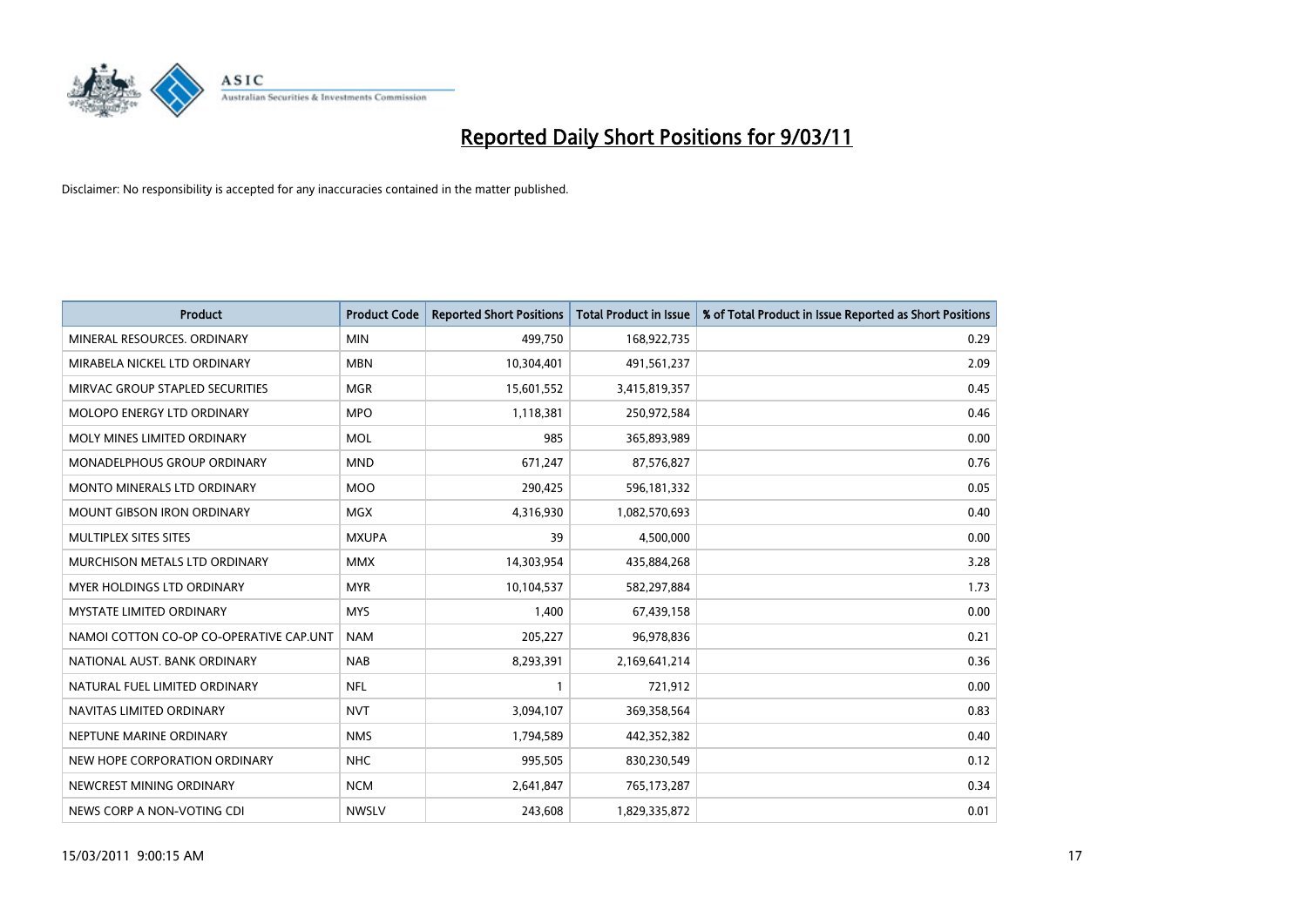

| <b>Product</b>                | <b>Product Code</b> | <b>Reported Short Positions</b> | Total Product in Issue | % of Total Product in Issue Reported as Short Positions |
|-------------------------------|---------------------|---------------------------------|------------------------|---------------------------------------------------------|
| NEWS CORP B VOTING CDI        | <b>NWS</b>          | 6,709,988                       | 798,520,953            | 0.84                                                    |
| NEXBIS LIMITED ORDINARY       | <b>NBS</b>          | 63,733                          | 798,356,704            | 0.01                                                    |
| NEXUS ENERGY LIMITED ORDINARY | <b>NXS</b>          | 20,960,722                      | 1,020,257,304          | 2.07                                                    |
| NIB HOLDINGS LIMITED ORDINARY | <b>NHF</b>          | 4,911                           | 466,765,752            | 0.00                                                    |
| NICK SCALI LIMITED ORDINARY   | <b>NCK</b>          | 35,846                          | 81,000,000             | 0.04                                                    |
| NIDO PETROLEUM ORDINARY       | <b>NDO</b>          | 113,244                         | 1,373,822,119          | 0.00                                                    |
| NKWE PLATINUM 10C US COMMON   | <b>NKP</b>          | 240,577                         | 559,651,184            | 0.05                                                    |
| NOBLE MINERAL RES ORDINARY    | <b>NMG</b>          | 480,990                         | 380,883,586            | 0.13                                                    |
| NORTHERN CREST ORDINARY       | <b>NOC</b>          | 9,097                           | 116,074,781            | 0.01                                                    |
| NORTHERN ENERGY CORP ORDINARY | <b>NEC</b>          | 29,448                          | 130,653,363            | 0.02                                                    |
| NORTHERN IRON LTD ORDINARY    | <b>NFE</b>          | 1,362,298                       | 336,084,863            | 0.40                                                    |
| NORTHERN MIN LTD ORDINARY     | <b>NTU</b>          | 97,075                          | 164,595,022            | 0.06                                                    |
| NORTON GOLD FIELDS ORDINARY   | <b>NGF</b>          | 3,000                           | 684,830,265            | 0.00                                                    |
| NRW HOLDINGS LIMITED ORDINARY | <b>NWH</b>          | 367,551                         | 251,223,000            | 0.14                                                    |
| NSL CONSOLIDATED LTD ORDINARY | <b>NSL</b>          | 101,269                         | 270,661,373            | 0.03                                                    |
| NUCOAL RESOURCES NL ORDINARY  | <b>NCR</b>          | 1,923,751                       | 434,612,580            | 0.45                                                    |
| NUFARM LIMITED ORDINARY       | <b>NUF</b>          | 5,905,883                       | 261,833,005            | 2.23                                                    |
| NUPLEX INDUSTRIES ORDINARY    | <b>NPX</b>          | 113,606                         | 195,060,783            | 0.06                                                    |
| NYOTA MINERALS LTD ORDINARY   | <b>NYO</b>          | 1,758,152                       | 477,948,263            | 0.37                                                    |
| OAKTON LIMITED ORDINARY       | <b>OKN</b>          | 612,390                         | 93,675,235             | 0.66                                                    |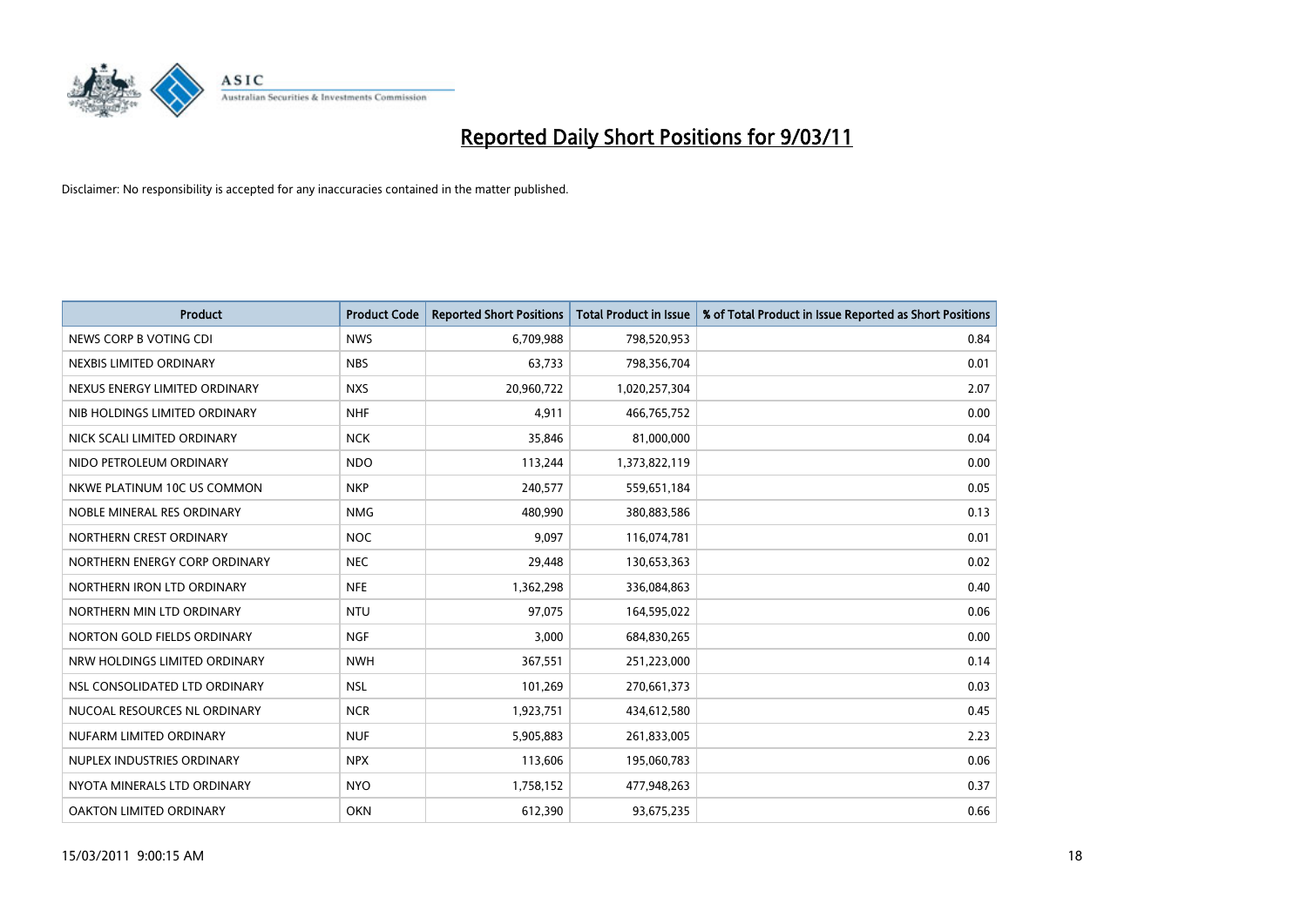

| Product                               | <b>Product Code</b> | <b>Reported Short Positions</b> | <b>Total Product in Issue</b> | % of Total Product in Issue Reported as Short Positions |
|---------------------------------------|---------------------|---------------------------------|-------------------------------|---------------------------------------------------------|
| OCEANAGOLD CORP. CHESS DEPOSITARY INT | <b>OGC</b>          | 389,831                         | 262,062,610                   | 0.15                                                    |
| OCEANIA CAPITAL LTD ORDINARY          | <b>OCP</b>          | 2,500                           | 91,921,295                    | 0.00                                                    |
| OIL SEARCH LTD ORDINARY               | OSH                 | 4,676,344                       | 1,312,888,303                 | 0.35                                                    |
| OM HOLDINGS LIMITED ORDINARY          | OMH                 | 5,440,620                       | 503,085,150                   | 1.08                                                    |
| <b>ONESTEEL LIMITED ORDINARY</b>      | <b>OST</b>          | 9,438,858                       | 1,334,723,421                 | 0.68                                                    |
| ORICA LIMITED ORDINARY                | ORI                 | 1,014,895                       | 363,223,767                   | 0.26                                                    |
| ORIGIN ENERGY ORDINARY                | <b>ORG</b>          | 3,188,455                       | 885,197,012                   | 0.36                                                    |
| OROCOBRE LIMITED ORDINARY             | <b>ORE</b>          | 530,260                         | 102,813,894                   | 0.51                                                    |
| OROTONGROUP LIMITED ORDINARY          | ORL                 | 6,141                           | 40,880,902                    | 0.02                                                    |
| OTTO ENERGY LIMITED ORDINARY          | <b>OEL</b>          | 115,948                         | 1,134,540,071                 | 0.01                                                    |
| OZ MINERALS ORDINARY                  | OZL                 | 24,404,384                      | 3,238,546,504                 | 0.74                                                    |
| PACIFIC BRANDS ORDINARY               | <b>PBG</b>          | 11,389,101                      | 931,386,248                   | 1.24                                                    |
| PALADIN ENERGY LTD ORDINARY           | <b>PDN</b>          | 16,525,204                      | 777,475,983                   | 2.12                                                    |
| PANAUST LIMITED ORDINARY              | <b>PNA</b>          | 12,084,602                      | 2,964,355,326                 | 0.39                                                    |
| PANORAMIC RESOURCES ORDINARY          | PAN                 | 1,377,773                       | 207,050,710                   | 0.67                                                    |
| PAPERLINX LIMITED ORDINARY            | <b>PPX</b>          | 29,426,086                      | 603,580,761                   | 4.88                                                    |
| PAPILLON RES LTD ORDINARY             | PIR                 | 625,722                         | 188,979,868                   | 0.33                                                    |
| PATTIES FOODS LTD ORDINARY            | PFL                 |                                 | 138,908,853                   | 0.00                                                    |
| PEET LIMITED ORDINARY                 | <b>PPC</b>          | 132,084                         | 302,965,804                   | 0.05                                                    |
| PENINSULA ENERGY LTD ORDINARY         | PEN                 | 1,275,565                       | 2,082,328,714                 | 0.06                                                    |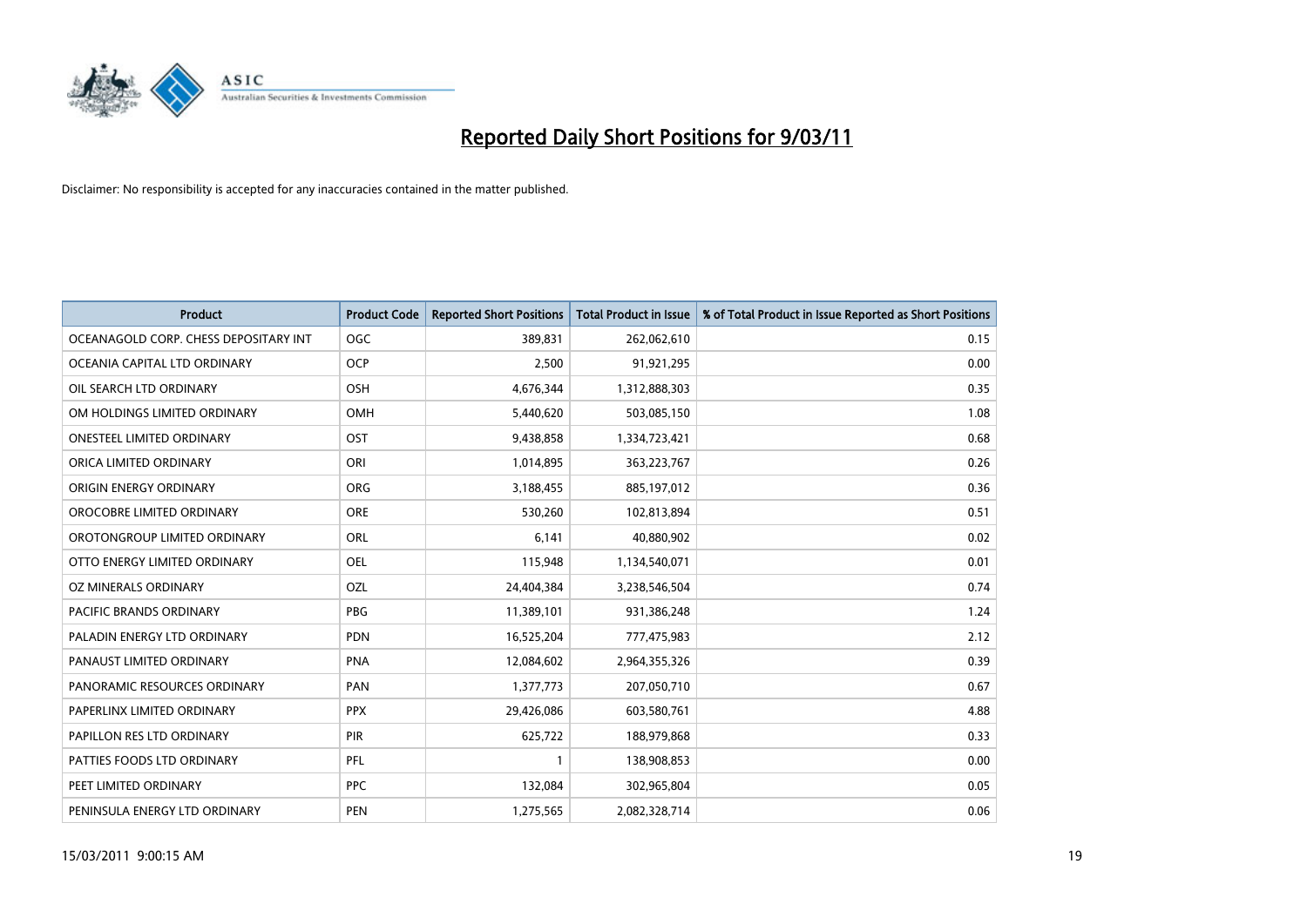

| Product                              | <b>Product Code</b> | <b>Reported Short Positions</b> | Total Product in Issue | % of Total Product in Issue Reported as Short Positions |
|--------------------------------------|---------------------|---------------------------------|------------------------|---------------------------------------------------------|
| PERILYA LIMITED ORDINARY             | PEM                 | 1,658,441                       | 526,075,563            | 0.31                                                    |
| PERPETUAL LIMITED ORDINARY           | <b>PPT</b>          | 2,477,166                       | 44,140,166             | 5.60                                                    |
| PERSEUS MINING LTD ORDINARY          | PRU                 | 3,156,229                       | 423,202,088            | 0.74                                                    |
| PETSEC ENERGY ORDINARY               | <b>PSA</b>          | 223,332                         | 231,283,622            | 0.10                                                    |
| PHARMAXIS LTD ORDINARY               | <b>PXS</b>          | 1,075,037                       | 228,127,809            | 0.47                                                    |
| PHOTON GROUP LTD ORDINARY            | PGA                 | 250,510                         | 1,540,543,357          | 0.02                                                    |
| PIKE RIVER COAL ORDINARY             | <b>PRC</b>          | 257,595                         | 405,513,933            | 0.06                                                    |
| PLATINUM ASSET ORDINARY              | <b>PTM</b>          | 6,354,942                       | 561,347,878            | 1.14                                                    |
| PLATINUM AUSTRALIA ORDINARY          | <b>PLA</b>          | 5,186,669                       | 392,430,039            | 1.34                                                    |
| PLATINUM CAPITAL LTD ORDINARY        | <b>PMC</b>          |                                 | 163,732,888            | 0.00                                                    |
| PMP LIMITED ORDINARY                 | <b>PMP</b>          | 1,947,360                       | 335,338,483            | 0.57                                                    |
| PORT BOUVARD LIMITED ORDINARY        | PBD                 | 6,754                           | 593,868,295            | 0.00                                                    |
| PREMIER INVESTMENTS ORDINARY         | <b>PMV</b>          | 308,164                         | 155,030,045            | 0.20                                                    |
| PRIMARY HEALTH CARE ORDINARY         | PRY                 | 11,346,975                      | 496,073,188            | 2.29                                                    |
| PRIME INFR GROUP. STAPLED SECURITIES | PIH                 | 308,735                         | 351,776,795            | 0.09                                                    |
| PRIME MEDIA GRP LTD ORDINARY         | PRT                 | 17,125                          | 366,330,303            | 0.00                                                    |
| PROGEN PHARMACEUTIC ORDINARY         | PGL                 | 151,596                         | 24,709,097             | 0.61                                                    |
| PROGRAMMED ORDINARY                  | <b>PRG</b>          | 472,000                         | 118,169,908            | 0.40                                                    |
| PSIVIDA CORP CDI 1:1                 | <b>PVA</b>          | 6,878                           | 8,979,205              | 0.08                                                    |
| <b>QANTAS AIRWAYS ORDINARY</b>       | QAN                 | 26,950,168                      | 2,265,123,620          | 1.19                                                    |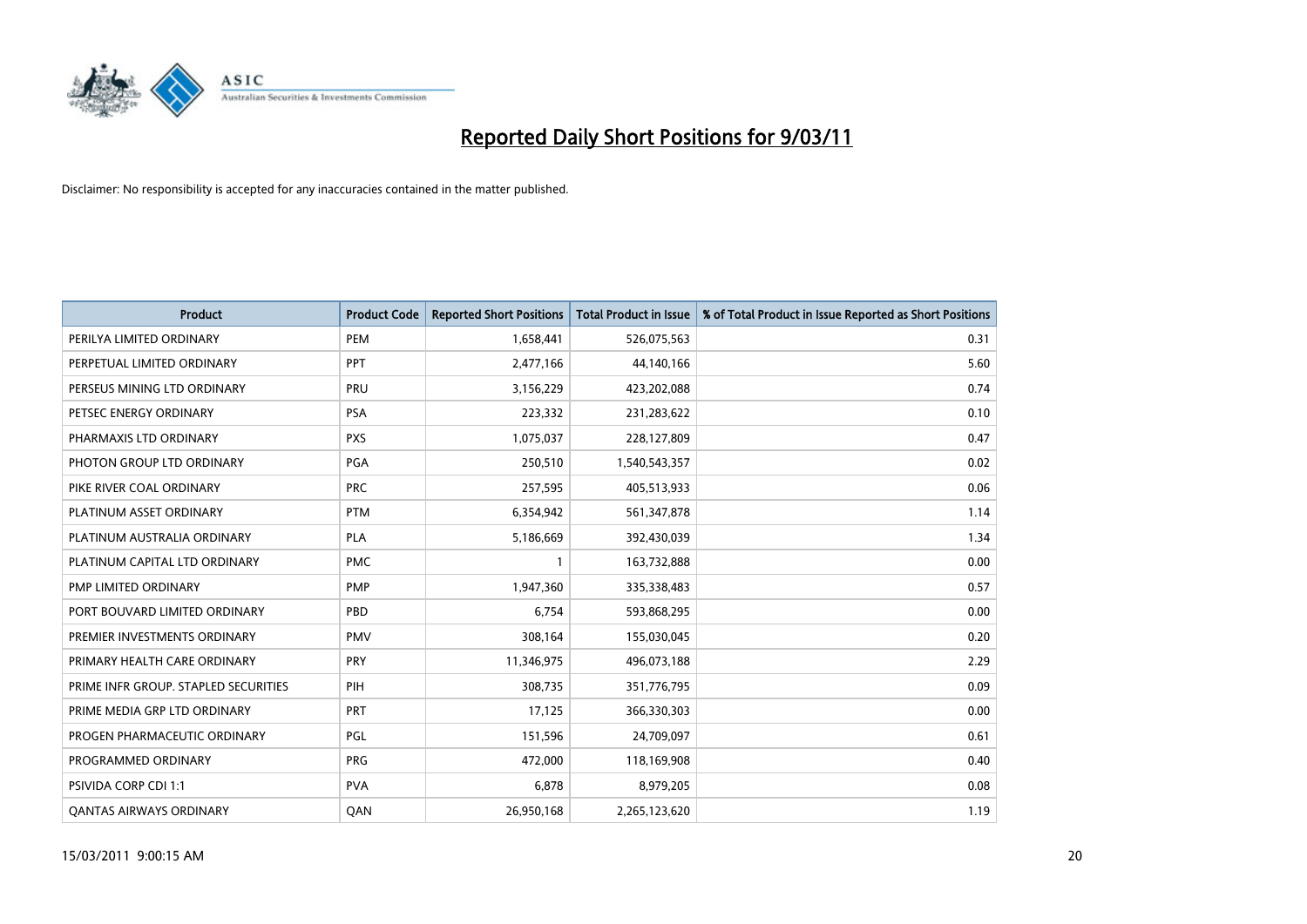

| <b>Product</b>                      | <b>Product Code</b> | <b>Reported Short Positions</b> | <b>Total Product in Issue</b> | % of Total Product in Issue Reported as Short Positions |
|-------------------------------------|---------------------|---------------------------------|-------------------------------|---------------------------------------------------------|
| OBE INSURANCE GROUP ORDINARY        | <b>OBE</b>          | 19,000,810                      | 1,051,756,499                 | 1.78                                                    |
| OR NATIONAL LIMITED ORDINARY        | <b>ORN</b>          | 20,623,838                      | 2,440,000,000                 | 0.83                                                    |
| <b>OUICKSTEP HOLDINGS ORDINARY</b>  | OHL                 | 947                             | 253,562,870                   | 0.00                                                    |
| RAMELIUS RESOURCES ORDINARY         | <b>RMS</b>          | 100,817                         | 291,208,795                   | 0.03                                                    |
| RAMSAY HEALTH CARE ORDINARY         | <b>RHC</b>          | 1,422,980                       | 202,081,252                   | 0.69                                                    |
| <b>RCR TOMLINSON ORDINARY</b>       | <b>RCR</b>          | 68,067                          | 131,892,672                   | 0.05                                                    |
| <b>REA GROUP ORDINARY</b>           | <b>REA</b>          | 11,417                          | 129,691,280                   | 0.00                                                    |
| RECKON LIMITED ORDINARY             | <b>RKN</b>          | 2                               | 133,384,060                   | 0.00                                                    |
| RED FORK ENERGY ORDINARY            | <b>RFE</b>          | 7,792                           | 139,535,000                   | 0.01                                                    |
| <b>REDFLEX HOLDINGS ORDINARY</b>    | <b>RDF</b>          | 500                             | 110,345,599                   | 0.00                                                    |
| REED RESOURCES LTD ORDINARY         | <b>RDR</b>          | 397,582                         | 220,771,768                   | 0.18                                                    |
| <b>REGIS RESOURCES ORDINARY</b>     | <b>RRL</b>          | 2,886,380                       | 430,750,415                   | 0.67                                                    |
| RESMED INC CDI 10:1                 | <b>RMD</b>          | 11,643,857                      | 1,534,676,730                 | 0.76                                                    |
| <b>RESOLUTE MINING ORDINARY</b>     | <b>RSG</b>          | 3,870,000                       | 467,211,233                   | 0.82                                                    |
| <b>RESOURCE GENERATION ORDINARY</b> | <b>RES</b>          | 264,596                         | 243,900,530                   | 0.10                                                    |
| REVERSE CORP LIMITED ORDINARY       | <b>REF</b>          | 25,141                          | 92,382,175                    | 0.03                                                    |
| REX MINERALS LIMITED ORDINARY       | <b>RXM</b>          | 72,567                          | 150,317,460                   | 0.05                                                    |
| RHG LIMITED ORDINARY                | <b>RHG</b>          | 96,914                          | 318,745,978                   | 0.02                                                    |
| <b>RIDLEY CORPORATION ORDINARY</b>  | <b>RIC</b>          | 278,700                         | 307,817,071                   | 0.09                                                    |
| RIO TINTO LIMITED ORDINARY          | <b>RIO</b>          | 14,077,636                      | 435,758,720                   | 3.23                                                    |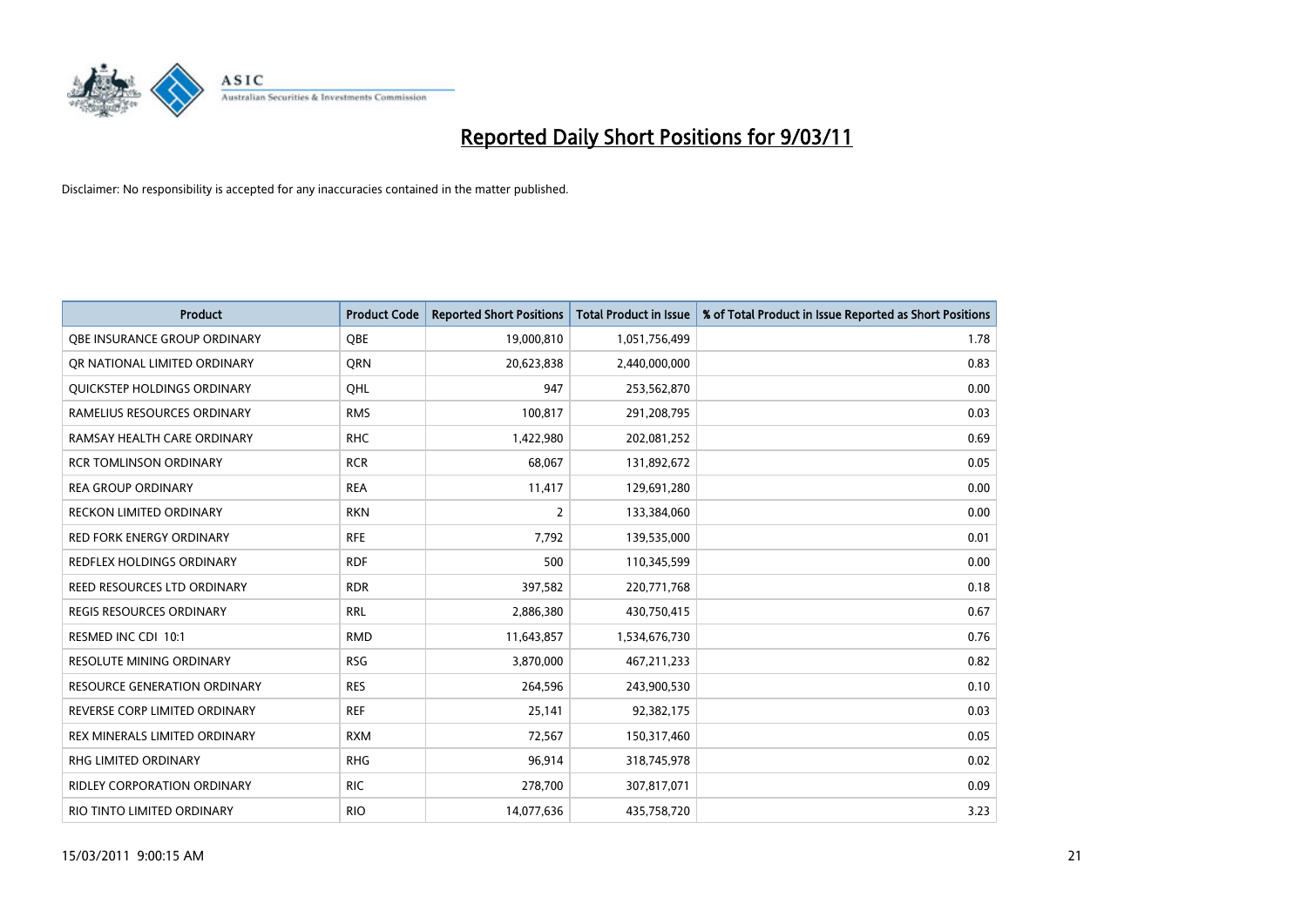

| <b>Product</b>                    | <b>Product Code</b> | <b>Reported Short Positions</b> | <b>Total Product in Issue</b> | % of Total Product in Issue Reported as Short Positions |
|-----------------------------------|---------------------|---------------------------------|-------------------------------|---------------------------------------------------------|
| <b>RIVERCITY MOTORWAY STAPLED</b> | <b>RCY</b>          | 132,000                         | 957,010,115                   | 0.01                                                    |
| RIVERSDALE MINING ORDINARY        | <b>RIV</b>          | 2,106,058                       | 236,696,188                   | 0.89                                                    |
| ROBUST RESOURCES ORDINARY         | <b>ROL</b>          | 19,391                          | 84,944,097                    | 0.02                                                    |
| ROC OIL COMPANY ORDINARY          | <b>ROC</b>          | 8,591,528                       | 713,154,560                   | 1.22                                                    |
| RP DATA LTD ORDINARY              | <b>RPX</b>          | 17,509                          | 149,246,421                   | 0.01                                                    |
| SAI GLOBAL LIMITED ORDINARY       | SAI                 | 226,696                         | 198,041,195                   | 0.10                                                    |
| SALMAT LIMITED ORDINARY           | <b>SLM</b>          | 260,899                         | 159,749,049                   | 0.16                                                    |
| SAMSON OIL & GAS LTD ORDINARY     | <b>SSN</b>          | 215,957                         | 1,691,943,118                 | 0.01                                                    |
| SANDFIRE RESOURCES ORDINARY       | <b>SFR</b>          | 66,442                          | 148,309,969                   | 0.02                                                    |
| <b>SANTOS LTD ORDINARY</b>        | <b>STO</b>          | 7,065,774                       | 874,246,838                   | 0.79                                                    |
| SARACEN MINERAL ORDINARY          | <b>SAR</b>          | 417,595                         | 492,151,415                   | 0.08                                                    |
| SEDGMAN LIMITED ORDINARY          | <b>SDM</b>          | 388,193                         | 207,997,898                   | 0.18                                                    |
| SEEK LIMITED ORDINARY             | <b>SEK</b>          | 4,394,403                       | 336,584,488                   | 1.32                                                    |
| SENETAS CORPORATION ORDINARY      | <b>SEN</b>          | 756,999                         | 463,105,195                   | 0.16                                                    |
| SENEX ENERGY LIMITED ORDINARY     | SXY                 | 291,000                         | 588,424,680                   | 0.05                                                    |
| SERVCORP LIMITED ORDINARY         | SRV                 | 237,925                         | 98,440,807                    | 0.24                                                    |
| SERVICE STREAM ORDINARY           | <b>SSM</b>          | 420,292                         | 283,418,867                   | 0.15                                                    |
| SEVEN GROUP HOLDINGS ORDINARY     | <b>SVW</b>          | 131,771                         | 305,410,281                   | 0.04                                                    |
| SIGMA PHARMACEUTICAL ORDINARY     | <b>SIP</b>          | 23,058,067                      | 1,178,626,572                 | 1.97                                                    |
| SILEX SYSTEMS ORDINARY            | <b>SLX</b>          | 249,050                         | 170,128,997                   | 0.14                                                    |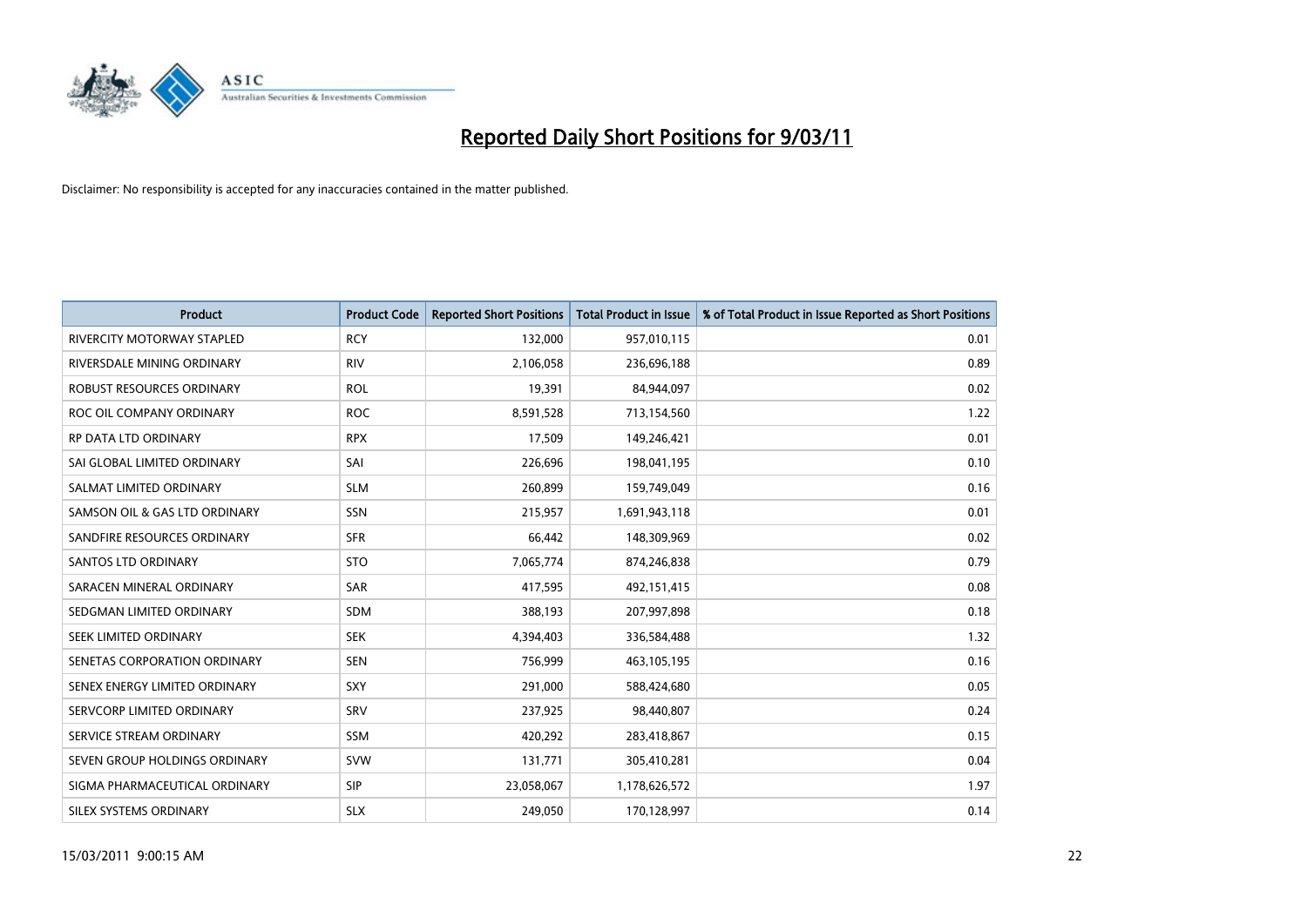

| Product                                  | <b>Product Code</b> | <b>Reported Short Positions</b> | <b>Total Product in Issue</b> | % of Total Product in Issue Reported as Short Positions |
|------------------------------------------|---------------------|---------------------------------|-------------------------------|---------------------------------------------------------|
| SILVER LAKE RESOURCE ORDINARY            | <b>SLR</b>          | 256,642                         | 178,882,838                   | 0.15                                                    |
| SIMS METAL MGMT LTD ORDINARY             | SGM                 | 3,524,888                       | 204,927,017                   | 1.76                                                    |
| SINGAPORE TELECOMM. CHESS DEPOSITARY INT | SGT                 | 5,347,666                       | 310,378,692                   | 1.71                                                    |
| SKILLED GROUP LTD ORDINARY               | <b>SKE</b>          | 1,067,256                       | 224,511,171                   | 0.48                                                    |
| SKY CITY ENTERTAIN, ORDINARY             | <b>SKC</b>          | 1,874,016                       | 575,114,687                   | 0.32                                                    |
| <b>SKY NETWORK ORDINARY</b>              | <b>SKT</b>          | 302,328                         | 389,139,785                   | 0.08                                                    |
| SMS MANAGEMENT, ORDINARY                 | <b>SMX</b>          | 214,140                         | 67,661,358                    | 0.33                                                    |
| SONIC HEALTHCARE ORDINARY                | <b>SHL</b>          | 6,093,520                       | 388,429,875                   | 1.60                                                    |
| SOUL PATTINSON (W.H) ORDINARY            | SOL                 | 34,188                          | 238,640,580                   | 0.01                                                    |
| SP AUSNET STAPLED SECURITIES             | <b>SPN</b>          | 7,846,313                       | 2,795,115,439                 | 0.25                                                    |
| SPARK INFRASTRUCTURE STAPLED NOTE & UNIT | SKI                 | 9,778,590                       | 1,326,734,264                 | 0.75                                                    |
| SPDR 200 FUND ETF UNITS                  | <b>STW</b>          | 8                               | 51,439,159                    | 0.00                                                    |
| SPECIALTY FASHION ORDINARY               | <b>SFH</b>          | 2,300,749                       | 191,686,122                   | 1.20                                                    |
| SPHERE MINERALS LTD ORDINARY             | <b>SPH</b>          | 1,991                           | 171,348,151                   | 0.00                                                    |
| SPOTLESS GROUP LTD ORDINARY              | <b>SPT</b>          | 6,515,404                       | 261,070,153                   | 2.49                                                    |
| ST BARBARA LIMITED ORDINARY              | <b>SBM</b>          | 3,993,449                       | 325,615,389                   | 1.22                                                    |
| STAGING CONNECTIONS ORDINARY             | <b>STG</b>          | 2,917,189                       | 78,317,726                    | 3.72                                                    |
| STANMORE COAL LTD ORDINARY               | <b>SMR</b>          | 63,331                          | 87,250,738                    | 0.07                                                    |
| STARPHARMA HOLDINGS ORDINARY             | SPL                 | 62,555                          | 244,043,268                   | 0.03                                                    |
| STH AMERICAN COR LTD ORDINARY            | SAY                 | 9,200                           | 233,651,371                   | 0.00                                                    |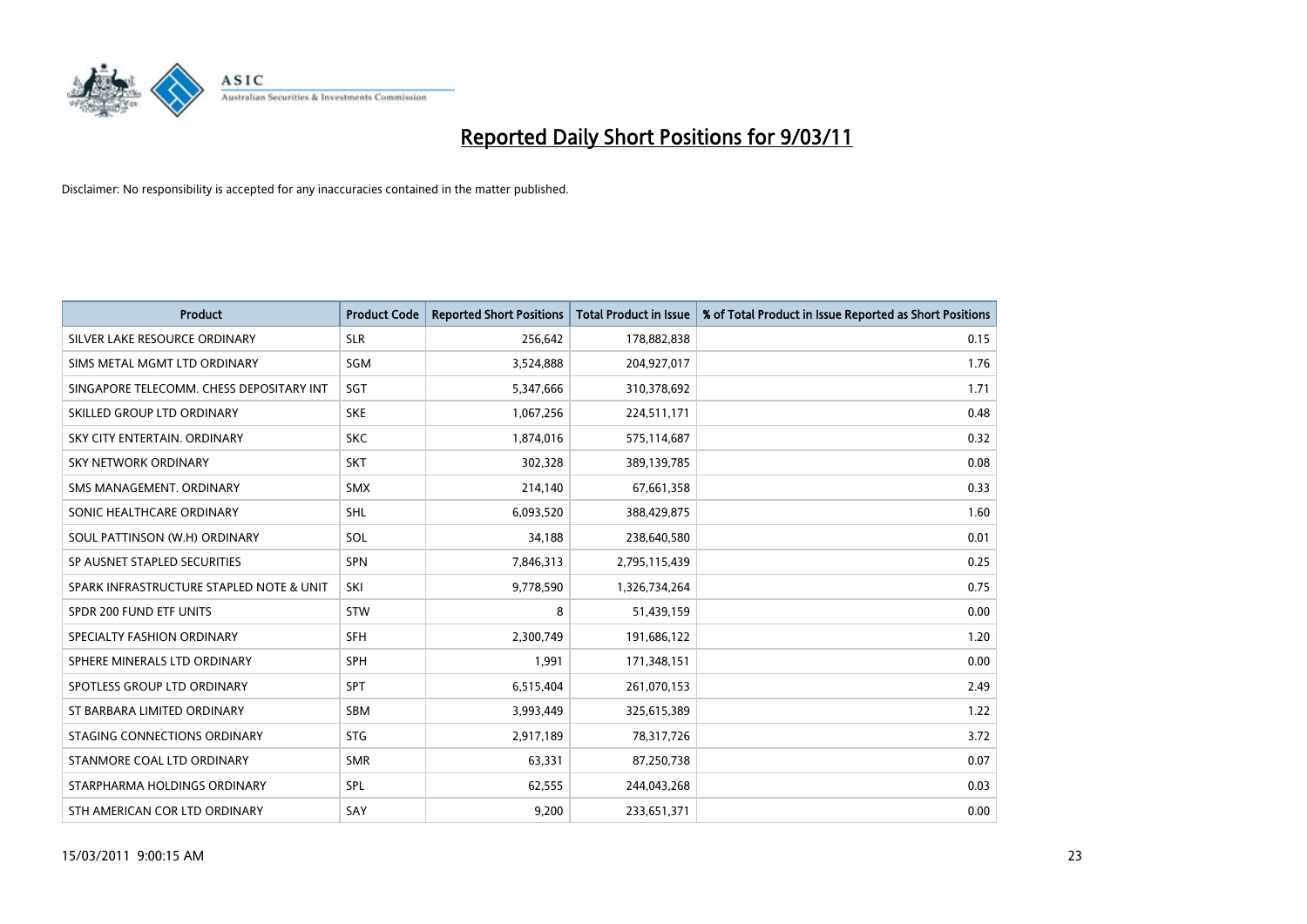

| Product                              | <b>Product Code</b> | <b>Reported Short Positions</b> | <b>Total Product in Issue</b> | % of Total Product in Issue Reported as Short Positions |
|--------------------------------------|---------------------|---------------------------------|-------------------------------|---------------------------------------------------------|
| STH CRS ELECT ENGNR ORDINARY         | <b>SXE</b>          | 7,914                           | 124,178,939                   | 0.01                                                    |
| STHN CROSS MEDIA ORDINARY            | SXL                 | 516,491                         | 378,827,750                   | 0.14                                                    |
| STOCKLAND UNITS/ORD STAPLED          | SGP                 | 17,506,612                      | 2,383,036,717                 | 0.72                                                    |
| STRAITS RES LTD. ORDINARY            | SRQ                 | 3,035,292                       | 316,342,835                   | 0.94                                                    |
| <b>STW COMMUNICATIONS ORDINARY</b>   | SGN                 | 222,826                         | 364,310,964                   | 0.06                                                    |
| SUNCORP GROUP LTD ORDINARY           | <b>SUN</b>          | 6,505,626                       | 1,281,390,524                 | 0.50                                                    |
| SUNDANCE ENERGY ORDINARY             | <b>SEA</b>          | 188,759                         | 276,709,585                   | 0.06                                                    |
| SUNDANCE RESOURCES ORDINARY          | SDL                 | 21,192,429                      | 2,712,401,668                 | 0.78                                                    |
| SUNLAND GROUP LTD ORDINARY           | <b>SDG</b>          | 400,732                         | 224,881,794                   | 0.16                                                    |
| SUPER RET REP LTD ORDINARY           | SUL                 | 104,643                         | 129,077,342                   | 0.09                                                    |
| <b>SWICK MINING ORDINARY</b>         | <b>SWK</b>          | 1,548                           | 236,724,970                   | 0.00                                                    |
| SYMEX HOLDINGS ORDINARY              | <b>SYM</b>          | 6,633                           | 125,037,628                   | 0.01                                                    |
| <b>TABCORP HOLDINGS LTD ORDINARY</b> | <b>TAH</b>          | 2,859,817                       | 684,918,140                   | 0.41                                                    |
| <b>TALENT2 INTERNATION ORDINARY</b>  | <b>TWO</b>          | 7                               | 142,083,750                   | 0.00                                                    |
| TALISMAN MINING ORDINARY             | <b>TLM</b>          | 9,907                           | 130,438,627                   | 0.01                                                    |
| <b>TANAMI GOLD NL ORDINARY</b>       | <b>TAM</b>          | 33,838                          | 260,997,677                   | 0.02                                                    |
| TAP OIL LIMITED ORDINARY             | <b>TAP</b>          | 1,054,245                       | 240,967,311                   | 0.45                                                    |
| TASSAL GROUP LIMITED ORDINARY        | <b>TGR</b>          | 27,853                          | 146,304,404                   | 0.01                                                    |
| TATTS GROUP LTD ORDINARY             | <b>TTS</b>          | 27,197,929                      | 1,301,074,556                 | 2.09                                                    |
| TELECOM CORPORATION ORDINARY         | <b>TEL</b>          | 30,699,603                      | 1,924,626,240                 | 1.61                                                    |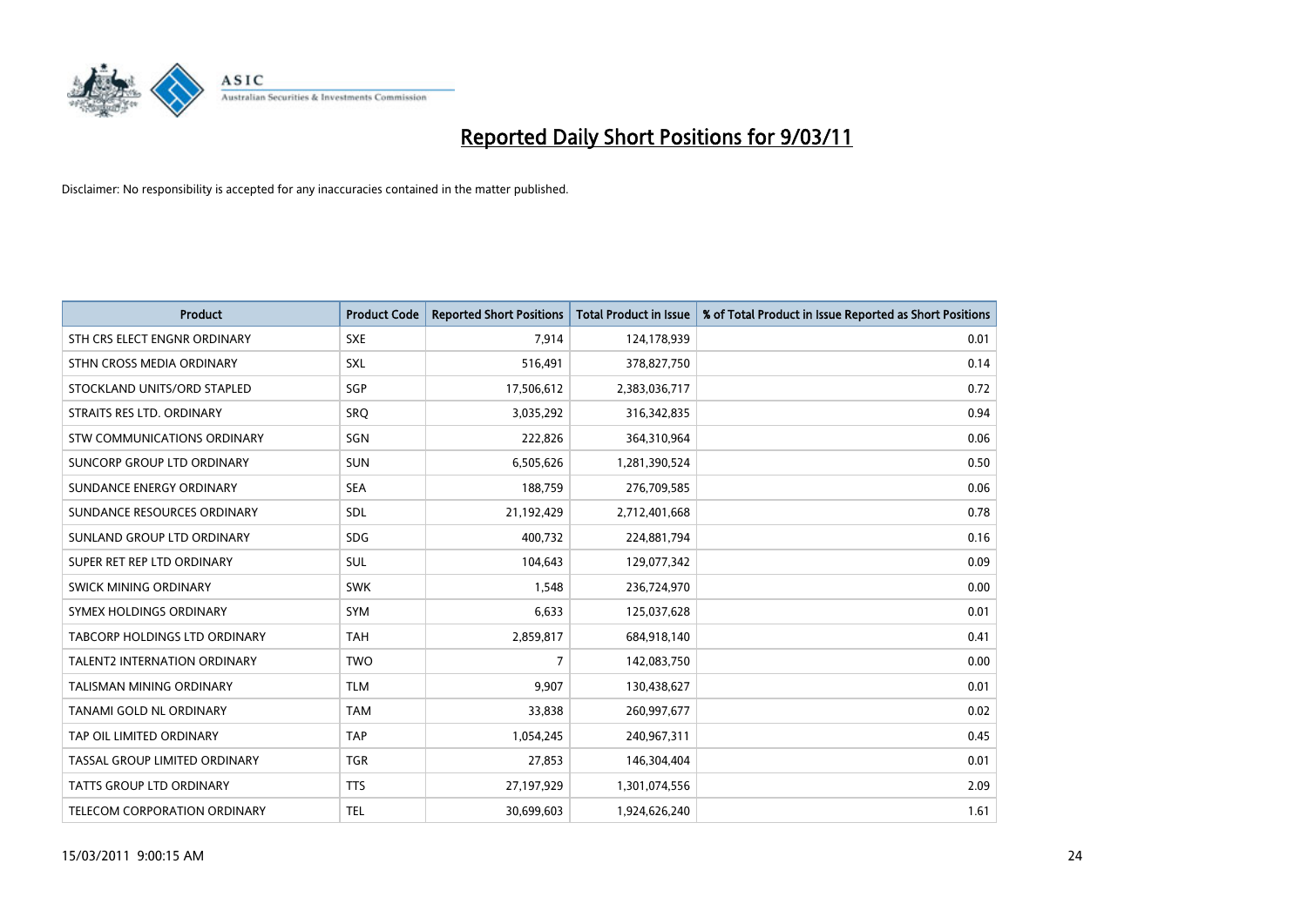

| <b>Product</b>                          | <b>Product Code</b> | <b>Reported Short Positions</b> | <b>Total Product in Issue</b> | % of Total Product in Issue Reported as Short Positions |
|-----------------------------------------|---------------------|---------------------------------|-------------------------------|---------------------------------------------------------|
| TELSTRA CORPORATION, ORDINARY           | <b>TLS</b>          | 75,671,240                      | 12,443,074,357                | 0.61                                                    |
| TEN NETWORK HOLDINGS ORDINARY           | <b>TEN</b>          | 24,596,016                      | 1,045,236,720                 | 2.35                                                    |
| TERANGA GOLD CORP CDI 1:1               | <b>TGZ</b>          | 230,766                         | 151,109,395                   | 0.15                                                    |
| TFS CORPORATION LTD ORDINARY            | <b>TFC</b>          | 64,242                          | 228,397,097                   | 0.02                                                    |
| THE REJECT SHOP ORDINARY                | <b>TRS</b>          | 466,894                         | 26,033,570                    | 1.80                                                    |
| THOR MINING PLC CHESS DEPOSITARY        | <b>THR</b>          | 2,307                           | 240,235,256                   | 0.00                                                    |
| THORN GROUP LIMITED ORDINARY            | <b>TGA</b>          | 119,789                         | 129,858,924                   | 0.09                                                    |
| THUNDELARRA EXPLOR, ORDINARY            | <b>THX</b>          | 34,749                          | 153,414,483                   | 0.02                                                    |
| TIGER RESOURCES ORDINARY                | <b>TGS</b>          | 271,686                         | 668,635,549                   | 0.04                                                    |
| TIMBERCORP LIMITED ORDINARY             | <b>TIM</b>          | 90,074                          | 352,071,429                   | 0.02                                                    |
| TISHMAN SPEYER UNITS                    | <b>TSO</b>          | 49,051                          | 338,440,904                   | 0.01                                                    |
| TNG LIMITED ORDINARY                    | <b>TNG</b>          | 4,321                           | 258,055,076                   | 0.00                                                    |
| TOLL HOLDINGS LTD ORDINARY              | <b>TOL</b>          | 14,149,472                      | 706,577,616                   | 2.00                                                    |
| TORO ENERGY LIMITED ORDINARY            | <b>TOE</b>          | 35,404                          | 964,936,676                   | 0.00                                                    |
| <b>TOWER AUSTRALIA ORDINARY</b>         | <b>TAL</b>          | 315,638                         | 419,652,394                   | 0.07                                                    |
| <b>TOWER LIMITED ORDINARY</b>           | <b>TWR</b>          | 690,119                         | 263,603,448                   | 0.26                                                    |
| <b>TOX FREE SOLUTIONS ORDINARY</b>      | <b>TOX</b>          | 74,464                          | 92,290,500                    | 0.08                                                    |
| TPG TELECOM LIMITED ORDINARY            | <b>TPM</b>          | 3,871,930                       | 775,522,421                   | 0.48                                                    |
| TRANSFIELD SERV INFR STAPLED SECURITIES | <b>TSI</b>          | 1,756,959                       | 434,862,971                   | 0.40                                                    |
| TRANSFIELD SERVICES ORDINARY            | <b>TSE</b>          | 1,153,096                       | 549,715,957                   | 0.22                                                    |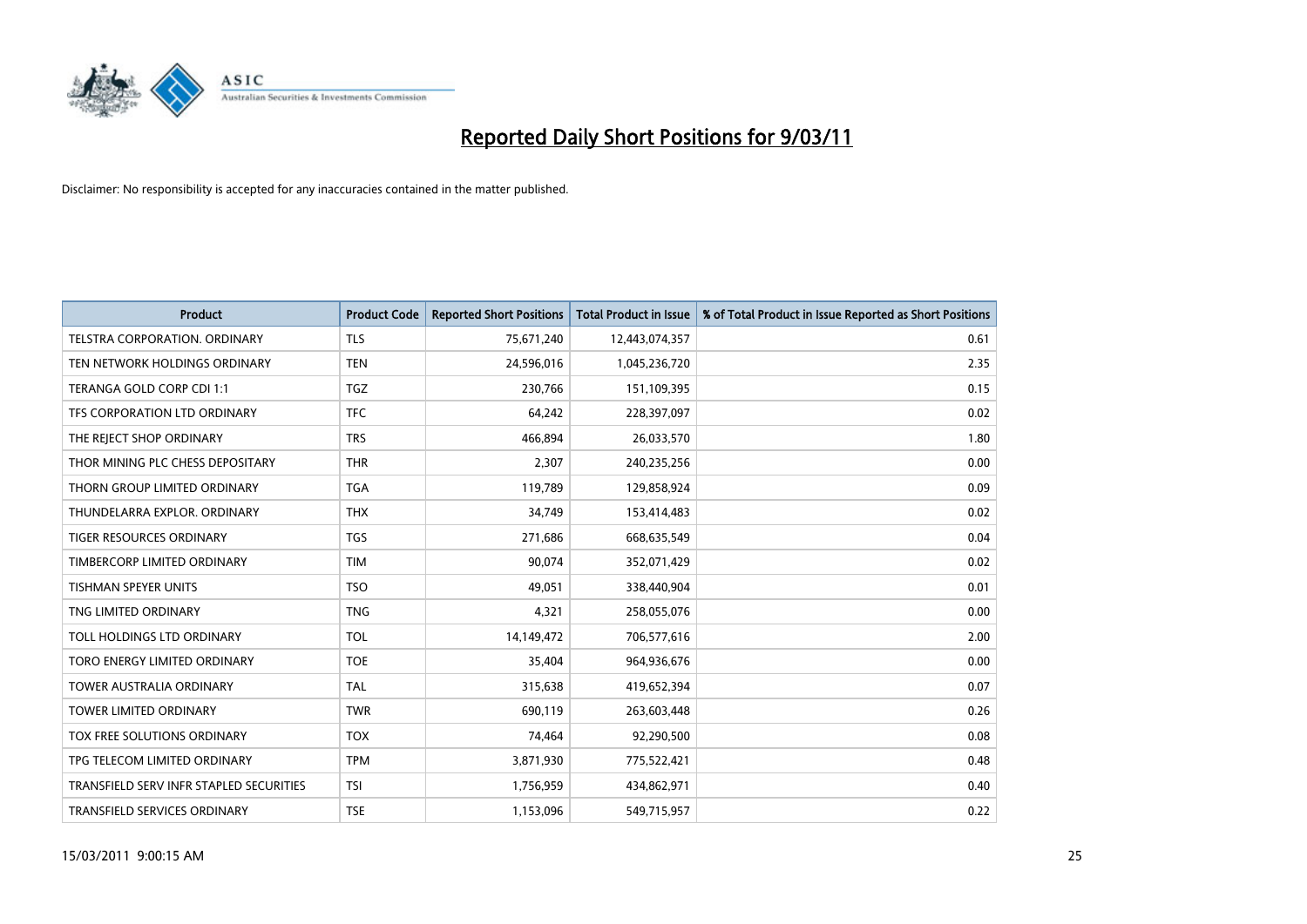

| <b>Product</b>                            | <b>Product Code</b> | <b>Reported Short Positions</b> | Total Product in Issue | % of Total Product in Issue Reported as Short Positions |
|-------------------------------------------|---------------------|---------------------------------|------------------------|---------------------------------------------------------|
| TRANSPACIFIC INDUST, ORDINARY             | <b>TPI</b>          | 18,510,939                      | 960,638,735            | 1.92                                                    |
| TRANSURBAN GROUP TRIPLE STAPLED SEC.      | <b>TCL</b>          | 5,093,402                       | 1,443,543,731          | 0.35                                                    |
| TRINITY GROUP STAPLED SECURITIES          | <b>TCQ</b>          | 3,419                           | 231,701,539            | 0.00                                                    |
| TROY RESOURCES NL ORDINARY                | <b>TRY</b>          | 33,480                          | 87,565,323             | 0.04                                                    |
| <b>UGL LIMITED ORDINARY</b>               | <b>UGL</b>          | 4,758,830                       | 166,047,171            | 2.83                                                    |
| UNILIFE CORPORATION CDI US PROHIBITED     | <b>UNS</b>          | 213,154                         | 272,951,939            | 0.07                                                    |
| UXC LIMITED ORDINARY                      | <b>UXC</b>          | 927,216                         | 305,789,718            | 0.29                                                    |
| VALAD PROPERTY GROUP STAPLED US PROHIBIT. | <b>VPG</b>          | 4,740,859                       | 115,108,116            | 4.11                                                    |
| VDM GROUP LIMITED ORDINARY                | <b>VMG</b>          | 11,116                          | 193,127,749            | 0.01                                                    |
| <b>VENTURE MINERALS ORDINARY</b>          | <b>VMS</b>          | 307,077                         | 220,943,592            | 0.14                                                    |
| <b>VENTUREX RESOURCES ORDINARY</b>        | <b>VXR</b>          | 4,199,014                       | 1,087,242,726          | 0.39                                                    |
| <b>VIRGIN BLUE HOLDINGS ORDINARY</b>      | <b>VBA</b>          | 26,537,113                      | 2,210,197,600          | 1.20                                                    |
| VISION GROUP HLDGS ORDINARY               | <b>VGH</b>          | 78,000                          | 73,583,806             | 0.11                                                    |
| <b>VITA GROUP LTD ORDINARY</b>            | <b>VTG</b>          | 75,190                          | 142,499,800            | 0.05                                                    |
| VITERRA INC CDI 1:1                       | <b>VTA</b>          | 3,828                           | 68,629,939             | 0.01                                                    |
| <b>WATPAC LIMITED ORDINARY</b>            | <b>WTP</b>          | 48,883                          | 183,341,382            | 0.02                                                    |
| <b>WDS LIMITED ORDINARY</b>               | <b>WDS</b>          | 97,165                          | 143,107,458            | 0.07                                                    |
| WEBFIRM GROUP LTD ORDINARY                | <b>WFM</b>          | 13,047                          | 676,342,536            | 0.00                                                    |
| <b>WEBIET LIMITED ORDINARY</b>            | <b>WEB</b>          | 52,338                          | 77,961,278             | 0.07                                                    |
| <b>WESFARMERS LIMITED ORDINARY</b>        | <b>WES</b>          | 19,874,919                      | 1,005,191,394          | 1.98                                                    |